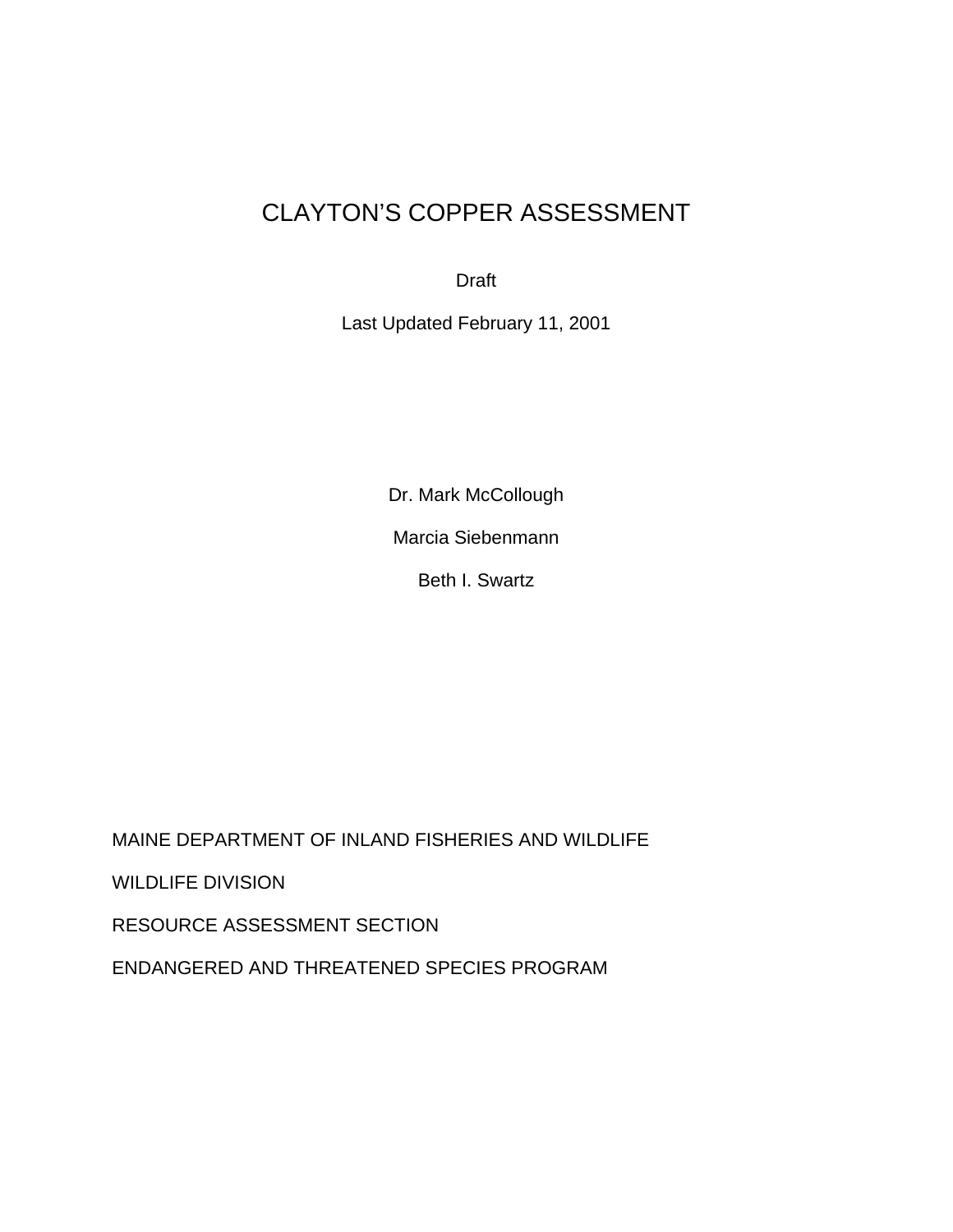# TABLE OF CONTENTS

# Page

| Protection of Endangered and Threatened Invertebrates13 |
|---------------------------------------------------------|
|                                                         |
| .31                                                     |
|                                                         |
|                                                         |
|                                                         |
| Sites surveyed for Clayton's copper in Maine            |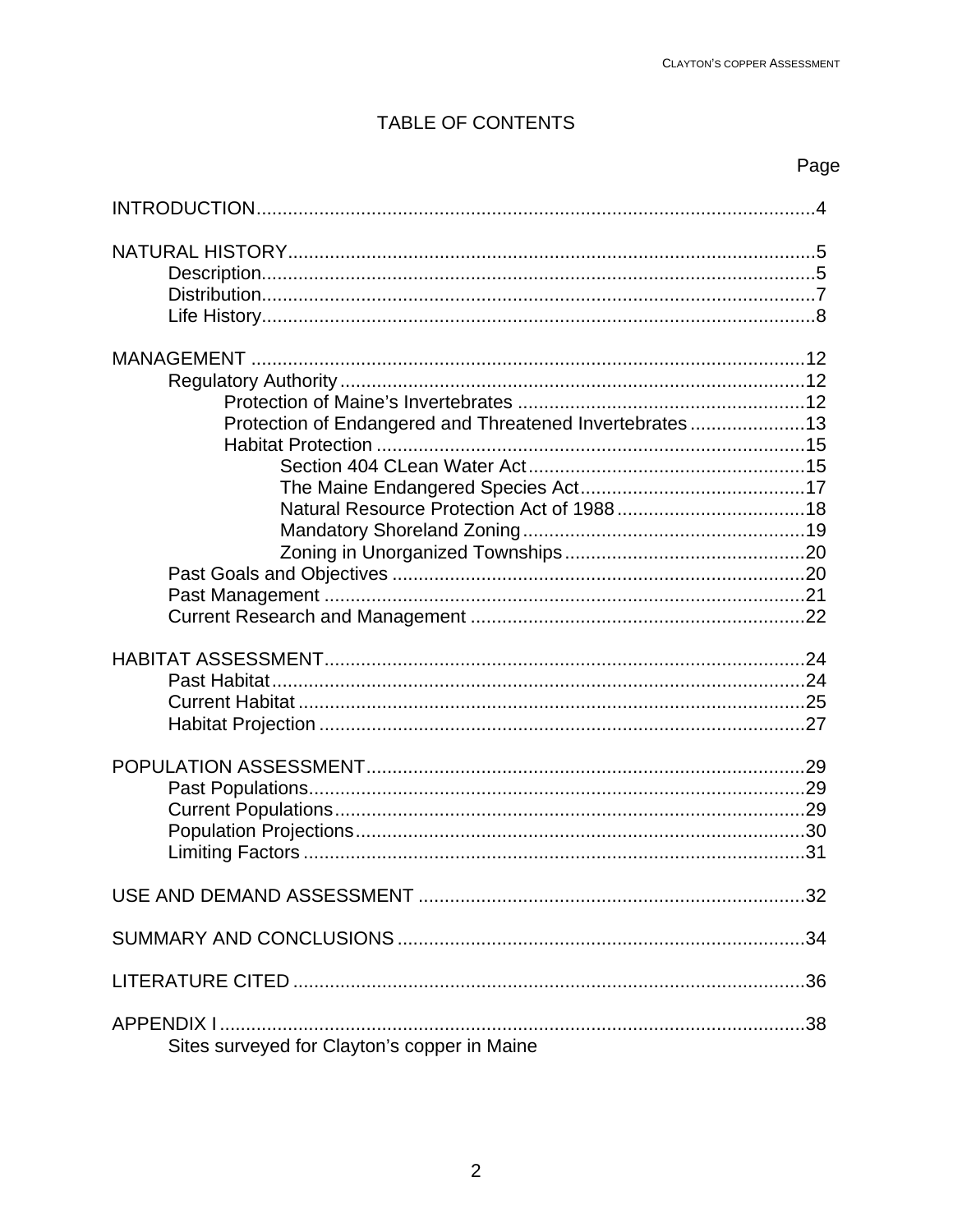# LIST OF FIGURES

| <b>FIGURE</b> | <b>PAGE</b> |
|---------------|-------------|
|               |             |
|               |             |
|               |             |
|               |             |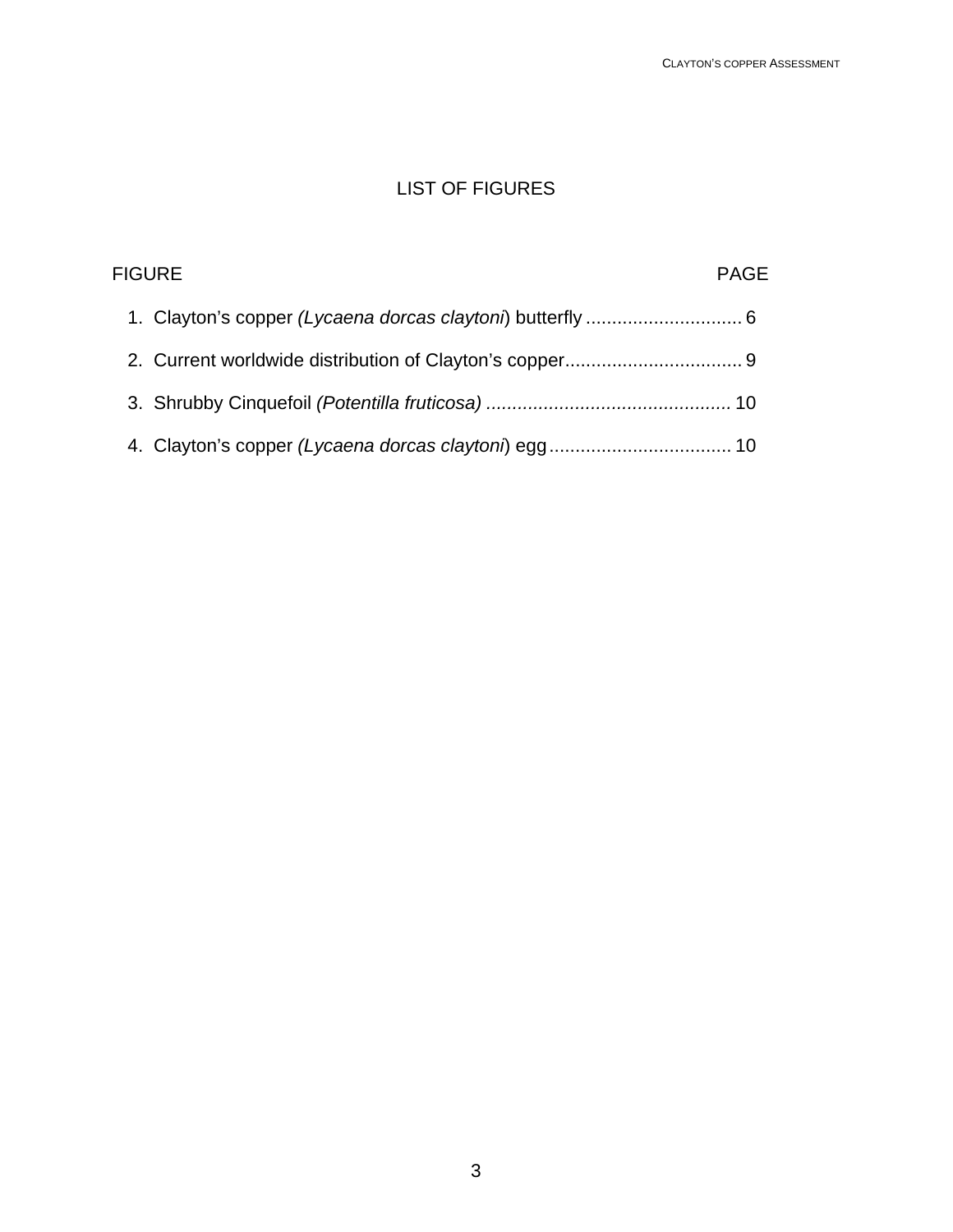# **INTRODUCTION**

 Since 1968, the Maine Department of Inland Fisheries and Wildlife (MDIFW) has developed and refined wildlife species assessments to formulate management goals, objectives, and strategic plans. Assessments are based upon available information and the judgments of professional wildlife biologists responsible for individual species or groups of species. This document represents the first planning effort undertaken by MDIFW for the Clayton's copper (*Lycaena dorcas claytoni*), a butterfly listed as endangered in Maine.

 Assessments provide the background for species planning initiatives. A "Natural History" section reviews biological characteristics of the species useful to understanding its status. The "Management" section recaps previous actions, strategic plans, relevant rules, and regulatory authority. Historic, current, and projected future conditions for the species are discussed individually for "Habitat", "Population", and "Use and Demand" analyses. The major points of an assessment appear in "Summary and Conclusions".

 The Clayton's copper, a subspecies first described from specimens collected in Springfield, Maine by A. E. Brower in 1937, is known from only ten sites worldwide nine of which are in Maine. This assessment draws heavily from surveys and research conducted by John Albright, formerly of the Maine Natural Heritage Program (MNHP). Marcia Siebenmann (formerly of the University of Maine) and Dr. Mark McCollough (MDIFW) prepared a draft Clayton's copper assessment for MDIFW in 1995; this document was updated in 2000 with additional information, including recent research and management efforts.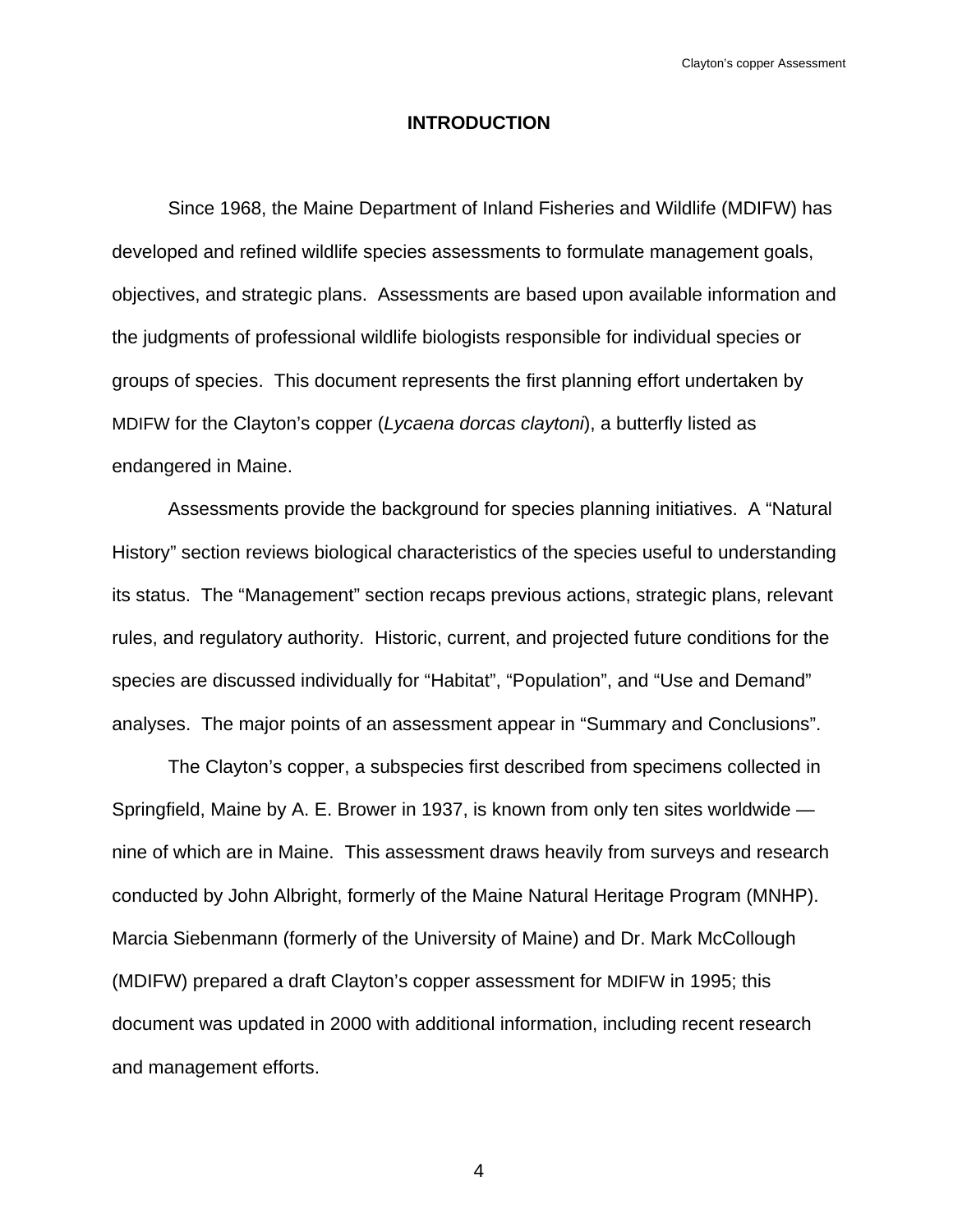# **NATURAL HISTORY**

### **Description**

 The Clayton's copper butterfly (*Lycaena dorcas claytoni* Brower) was first discovered in Maine and described as a distinct subspecies by A.E. Brower (1940). It is named for Walter J. Clayton, one of Maine's able field naturalists, from specimens collected in a restricted area around Springfield and Lee, Penobscot County, Maine. Much of our early understanding of this butterfly is gratefully attributed to the late L. Paul Grey of Lincoln, a widely recognized amateur lepidopterist and protégé of Clayton.

 Clayton's copper is one of five subspecies currently described for the nominate species Dorcas copper (*Lycaena dorcas*). Except for Scott (1986), lepidopterists have generally accepted Clayton's copper as a distinct taxon — disjunct and separated from the nominate subspecies, Dorcas copper (*Lycaena dorcas dorcas* Kirby), by large blocks of unsuitable habitat. While the Dorcas copper is widespread across northern and western North America, except for Clayton's copper it is not known to occur in the United States east of Michigan and the Indiana/Ohio border (NatureServe 2000, Opler et al. 1995), and no records exist to connect Maine's populations with the nearest Dorcas copper populations in Quebec. Minor, yet apparently distinct and consistent morphological differences also distinguish the two subspecies — Clayton's copper is smaller and much darker and duller in color, with a reduction in the size and number of wing spots, especially on the dorsal surface (Brower 1940). However, the taxonomic distinction between *L. d. claytoni* and *L. d. dorcas* has never been quantified, neither morphologically or by DNA analysis.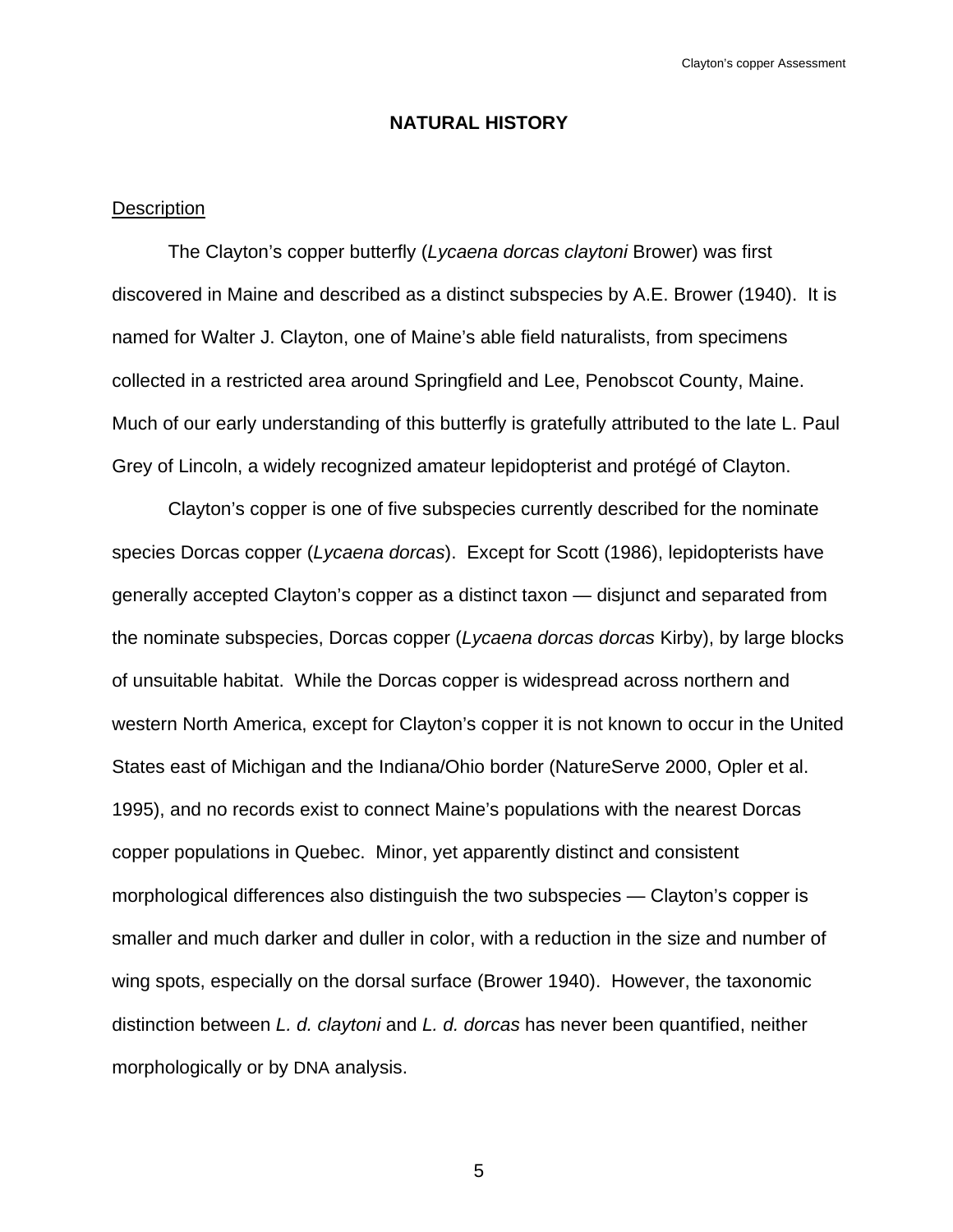Clayton's copper (Figure 1) is a small butterfly with males measuring 24-26 mm across and the females 25-28 mm. The upper wing surface is mainly brown in color, with small black spots scattered throughout and a few faint, red-orange spots near the anal angle of the hindwing. Males have a distinguishing purplish iridescence over the upper surface. The under side is orange-brown, also with scattered black spots, and with light orange markings along the outer margin of the hindwing. The eggs are pale green to nearly white (personal observation, B. Swartz); and larvae are a pale green with short hairs, faint white dashes on each segment, a dark green middorsal line, and a tan head (based on description of *Lycaena d. dorcas* in Opler and Malikul 1992). Pupae can be green, black, brown, or even purplish (Scott 1986). Guides to the identification of this butterfly can be found in Brower (1940), Klots (1951), Howe (1975), Opler and Krizek (1984), Scott (1986), Opler and Malikul (1992), and Layberry et al. (1998).



Figure 1. Clayton's copper *(Lycaena dorcas claytoni)* butterfly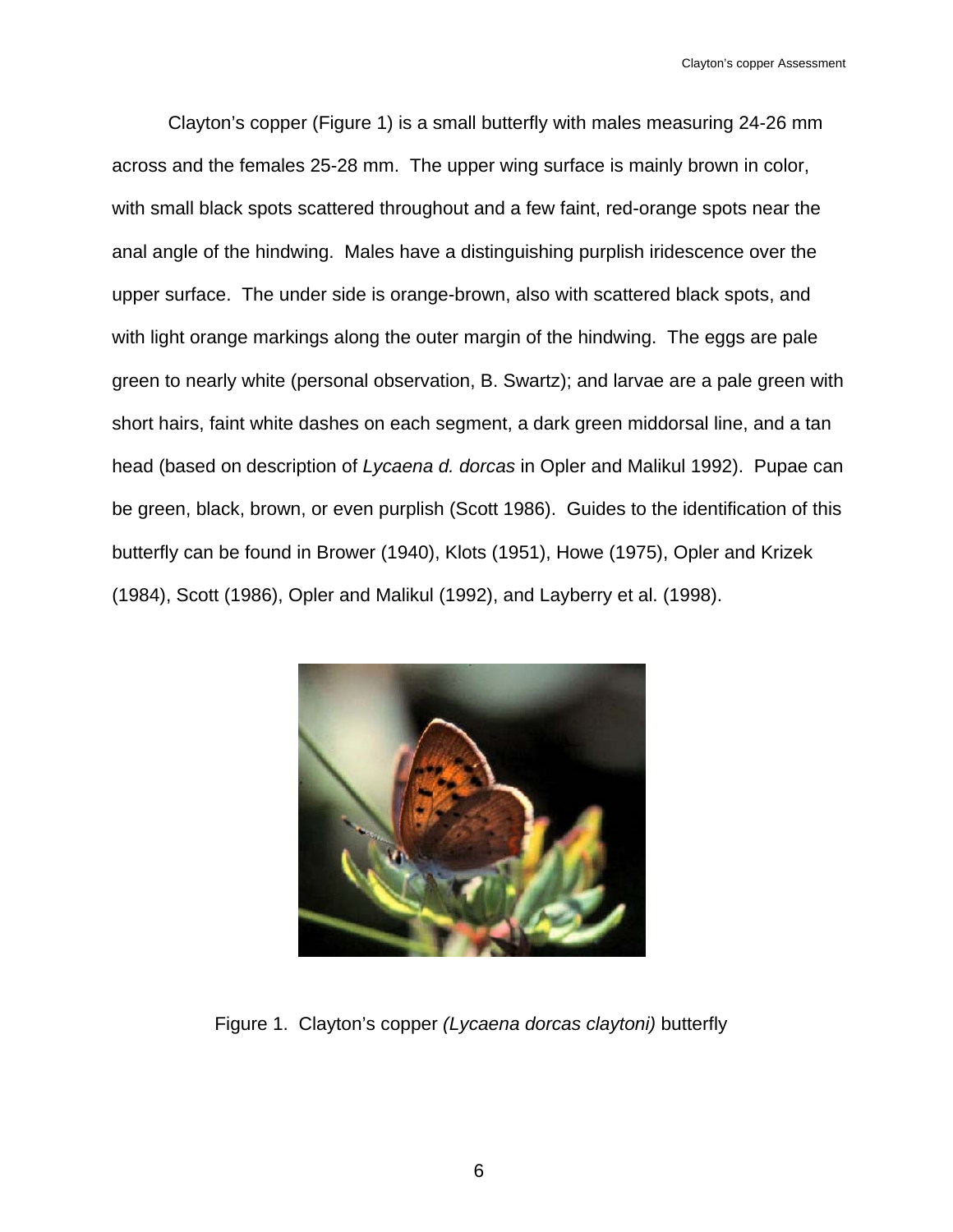#### **Distribution**

 Clayton's copper is evidently a geographically restricted, disjunct subspecies, occupying a very small area centered on eastern Penobscot County, Maine. The nominate subspecies, *Lycaena d. dorcas,* ranges across northern North America from Newfoundland and Labrador to the southern Northwest Territories, but apparently extends no further south than the northern Great Lake states and the St. Lawrence River/Gaspe region of Quebec. Subspecies *florus* occurs in Alberta and British Columbia north in the Mackenzie Mountains to the Arctic Ocean; subspecies *arcticus*  occurs in western Yukon and Alaska; and subspecies *castro* is found in the Rocky Mountains of Colorado (Layberry et al. 1998, Nature Serve 2000, Opler and Malikul 1992). Other than Clayton's copper, none of the subspecies are listed as endangered or threatened by other states or provinces within their ranges. However, the nominate subspecies, *Lycaena d. dorcas*, is listed as special concern in Wisconsin (Wisconsin Department of Natural Resources web site).

 Historically, documented occurrences of Clayton's copper were limited to the immediate vicinity of Lee and Springfield, where seven or more collection sites were recorded (Albright 1993). By the early 1980s, only three small populations were known to have persisted: Bog Brook fen, Pickle Ridge Road, and Gott Brook — all in Springfield. In 1984, a large population of the butterfly was discovered by John Albright and Barry Burgason (formerly with MDIFW) at Dwinal Pond flowage in Lee and Winn. Subsequent surveys by Albright in 1985-1992 yielded five additional sites (Albright 1993), two of which were closely related to existing locations: Mattagodus Meadow (Webster Plt.) where a relatively large population was found, and Mattagodus Stream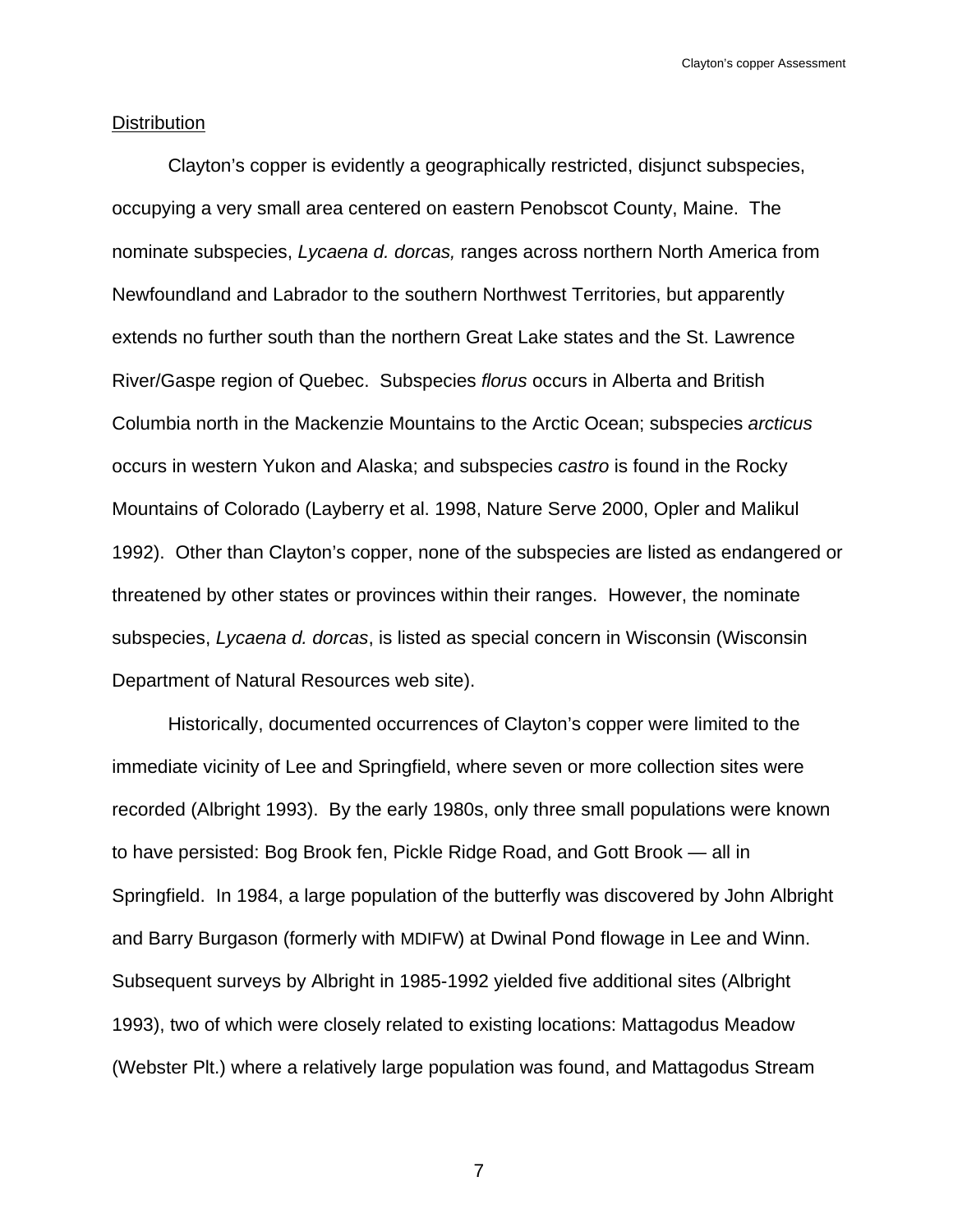(Prentiss Plt.) where only a single individual was observed in limited habitat. The remaining new occurrences were Soper Pond (Soper Mountain Twp., Piscataquis County), Pillsbury Pond (T8R11 WELS, Piscataquis County), and Little Crystal Bog (Crystal, Aroostook County), which significantly extended the known range of Clayton's copper to the north and northwest. In 1991, a small population of Clayton's copper was also discovered just across the Maine border in Woodstock, New Brunswick (Thomas 1991), extending the butterfly's recorded range to the east.

 Clayton's copper is currently known from only ten sites worldwide (Figure 2). Nine sites are located in Maine, with six of these concentrated within a ten square mile area in the Springfield/Lee/Winn vicinity. Although it is possible additional sites may be located, this butterfly relies on an uncommon host plant and is not known to occur everywhere that suitable habitat exists.

#### Life History

 Clayton's copper is found only in association with its single larval host plant, the shrubby cinquefoil (*Potentilla fruticosa*) (Figure 3). This uncommon calciphile (ie. thrives on calcium salts) requires limestone-derived soils and has a scattered distribution in Maine (McMahon et al. 1990). Although not considered rare, and ranging throughout all but extreme southern portions of the state, it occurs in relatively few stands large enough to support viable Clayton's copper populations. Shrubby cinquefoil is a transitional species and is intolerant of shade. It typically occurs in the upland-wetland edge of calcareous wetlands. It can also be found in purely upland, old field situations, but these stands are generally short-lived as a result of forest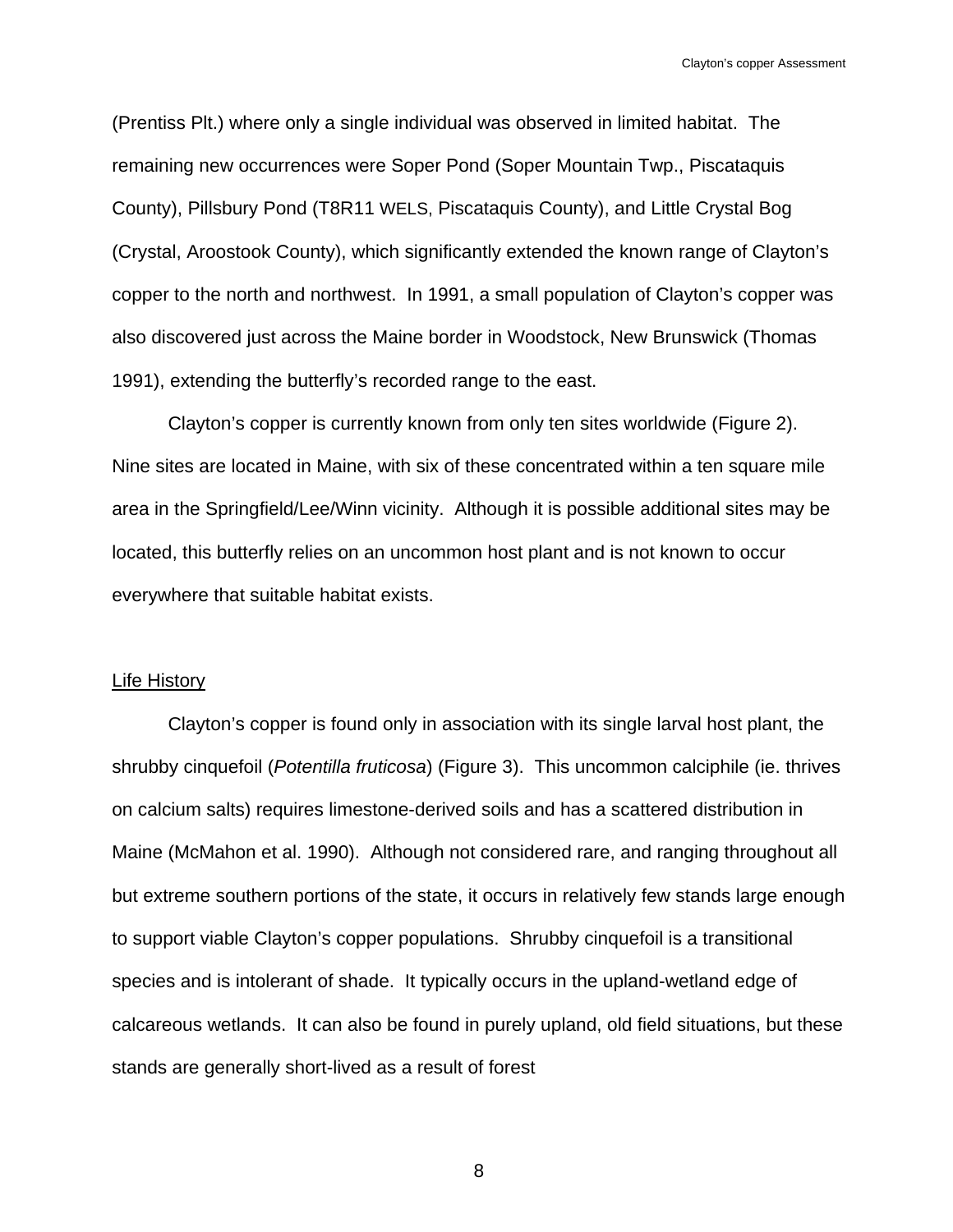

Figure 2. Current worldwide distribution of Clayton's copper (*Lycaena dorcas claytoni)*.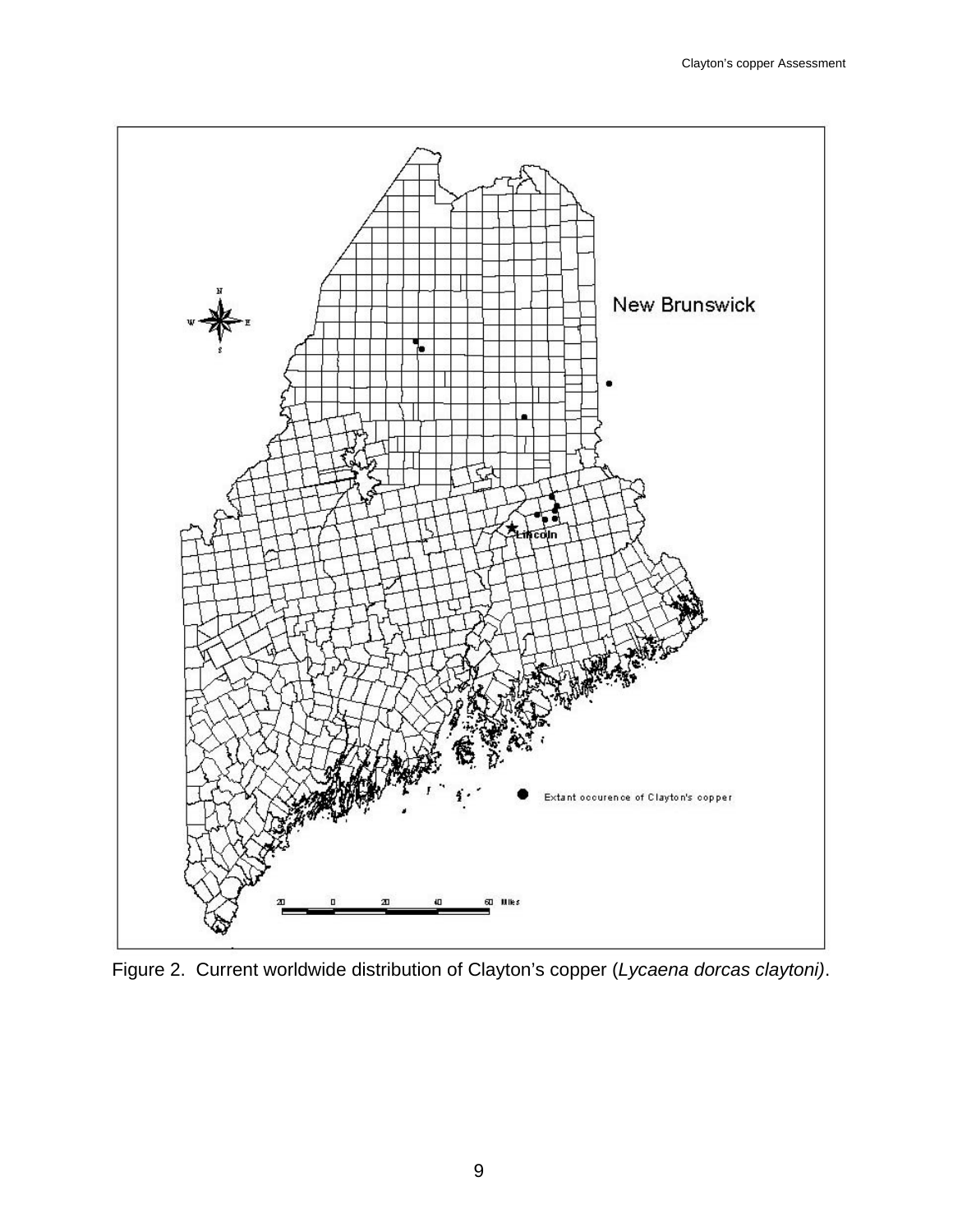succession. All ten of the currently known occurrences for Clayton's copper are circumneutral fens and bogs, or streamside shrublands and meadows. The butterfly will use host plant populations in drier habitats, however, and the original type locations for Clayton's copper were upland old fields where shrubby cinquefoil had invaded (Albright 1993).

 Clayton's copper is univoltine, producing one brood per year. The tiny, pale green to nearly white eggs are laid singly in August on the underside of the cinquefoil leaves (Figure 4),



 Figure 3. Shrubby cinquefoil (*Potentilla fruiticosa*)

usually near the top of smaller plants (Scott 1986). Leaves and eggs drop to the ground



*dorcas claytoni)* egg

in autumn, and eggs overwinter. The pale green larvae emerge in spring and crawl back up the plant to feed on the leaves. There are five instars, or molts, from larva to pupa. Adults emerge during a flight period when shrubby cinquefoil is flowering, typically late July through August. During hotter, drier years, Figure 4. Clayton's copper *(Lycaena* flowering and emergence may occur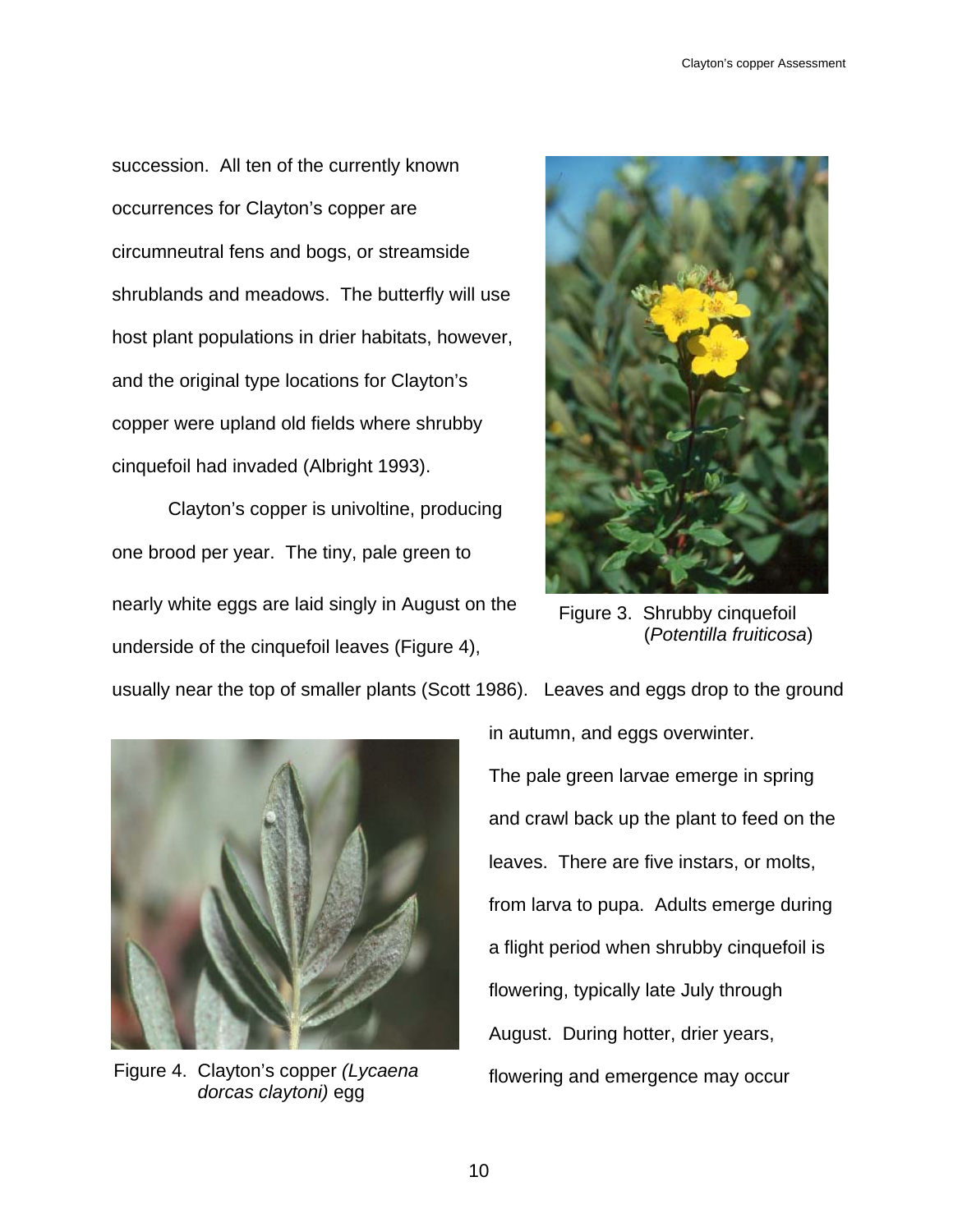earlier. In cooler years, flowering, emergence and egg-laying may extend through mid-September. Occasionally, a few worn adults can be observed as late as the end of September (personal observation, B. Swartz), by which time the life cycle is completed. Throughout the flight period, adults remain fairly local to their cinquefoil stands (Layberry et al. 1998), where the abundant yellow blooms provide their primary nectar source.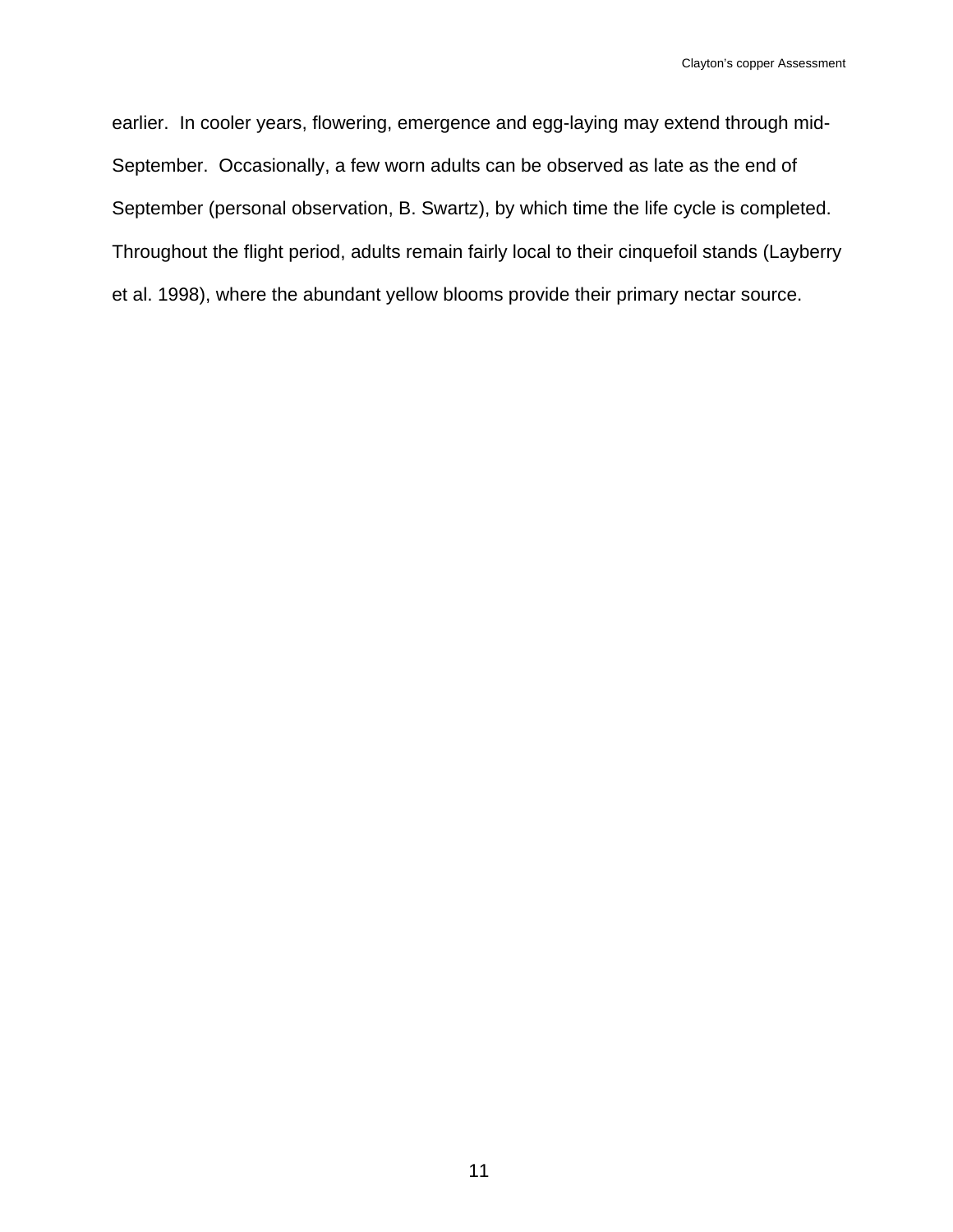# **MANAGEMENT**

# Regulatory Authority

#### *Protection of Maine's Invertebrates*

 The Maine Department of Inland Fisheries and Wildlife is charged to "preserve, protect and enhance the inland fisheries and wildlife resources of the state; to encourage the wise use of these resources; to ensure coordinated planning for the future use and preservation of these resources; and to provide for the effective management of these resources" (12 MRSA, Chpt. 702, Section 7011). "Wildlife" is defined as "any species of the animal kingdom, except fish, which is wild by nature, whether or not bred in captivity, and includes any part, egg or offspring thereof, or the dead body parts thereof" (Section 7001).

 Unless listed as endangered or threatened, however, invertebrates are currently provided only minimal protection under Maine law. The laws which govern hunting, trapping, and possession of Maine's wildlife (Sections 7401, 7406) pertain solely to "wild birds" and "wild animals". By definition, "wild animals" includes only mammals (Section 7001) - thus excluding invertebrates from any closed season or general possession coverage. Except for listed species, invertebrates are also excluded from scientific collection permit requirements by the same definition (Section 7242). Permits are required, however, to possess for exhibition purposes (Section 7231), import or introduce into the state (Section 7237), or take or transport within the state for breeding and advertising purposes (Section 7241), because these laws refer to all "wildlife", which includes invertebrates.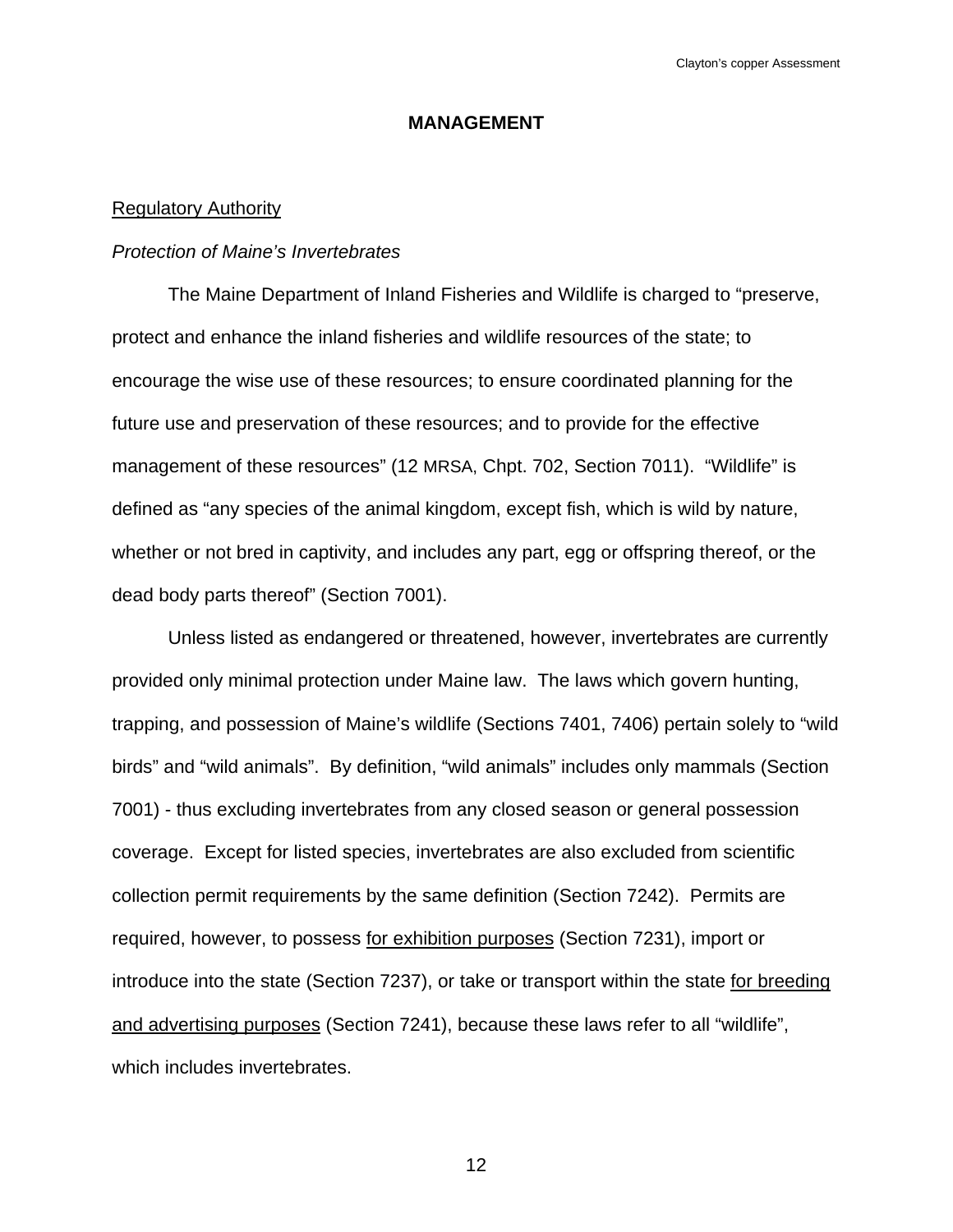# *Protection of Endangered and Threatened Invertebrates*

 The Maine Endangered Species Act of 1975 prohibits the take, exportation, hunting, trapping, possession, processing, offering for sale, selling, transporting, feeding, baiting or harassing of any endangered or threatened species of fish and wildlife, including invertebrates (12 MRSA, Section 7756). Because Clayton's copper was officially listed as an endangered species in Maine in 1997, it is fully protected from these activities. Prohibitions do not apply to acts that affect the quality and quantity of habitat available to the species. Furthermore, state law, as written, contains inconsistencies regarding deliberate harassment, harassment, and take.

 Concern has been raised about "deliberate harassment" (Section 7756, subsection 1, paragraph D) of endangered or threatened invertebrates. "Harass", as defined in Section 7001 (Definitions), means "an intentional or **negligent** (emphasis added) act or omission which creates the likelihood of injury to wildlife by annoying it to such an extent as to significantly disrupt normal behavior patterns". After reviewing the statute (MRSA 12, Section 7756. Prohibited Acts) in December, 1994, the Attorney General's Office determined that the words "deliberately" and "harasses" shall be interpreted to mean intentionally (with forethought) kills, torments, troubles, or worries a listed species. This prohibition was interpreted to apply to acts that are **deliberately** directed at individuals or groups of individuals of a listed species and result in the death of individuals, alteration or disruption of normal behavior patterns, or adversely impact normal life processes. In an attempt to remedy this shortcoming, Section 7756 was amended in 1999 to read: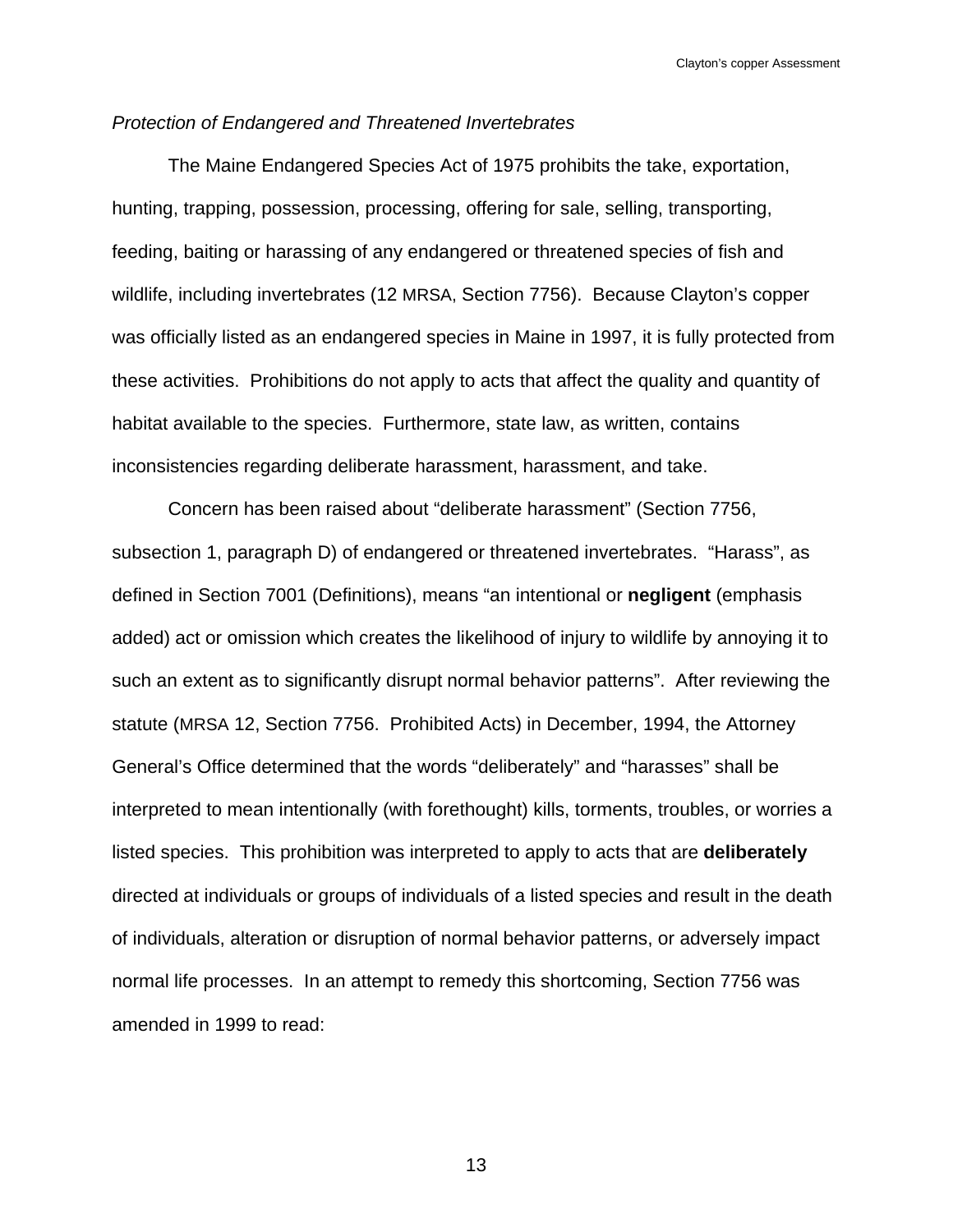"For the purposes of this section, "to take, take and taking" means the intentional **or negligent** (emphasis added) act or omission that results in the death of any endangered or threatened species."

The prohibition on "harassing" endangered or threatened wildlife is now somewhat less ambiguous with regard to intent, when "harassing" results in the death (i.e. taking) of an individual or group of individuals of a listed species. However, the prohibition of harassment may not be interpreted to include *non-lethal* acts (e.g. torments, troubles, or worries) that predispose to injury one or more individuals of a listed species. A first violation of the intentional harassment prohibition is punishable by a mandatory warning; the second violation is punishable as a Class E crime.

In 1999, the legislature also amended Section 7756 to allow the Commissioner to

permit the "incidental" take of any endangered or threatened species. There are three

provisions of the Incidental Take Permit (Section 7756, subsection 2, paragraph C):

- 1) such taking is incidental to, and not the purpose of, carrying out an otherwise lawful activity;
- 2) the taking will not impair the recovery of any endangered species or threatened species; and
- 3) the person develops and implements an incidental take plan approved by the Commissioner to take an endangered species or threatened species pursuant to paragraph D;

However, because of the narrow definition of "take" (i.e. act or omission that results in

death) adopted by the legislature, prohibited acts that are *non-lethal* in nature may not

be permissible under an Incidental Take Permit.

Current law also prohibits collection (scientific, hobby) of endangered or

threatened invertebrates. Exemptions for educational or scientific purposes are

currently granted through Scientific Collecting Permits on an annual basis (Section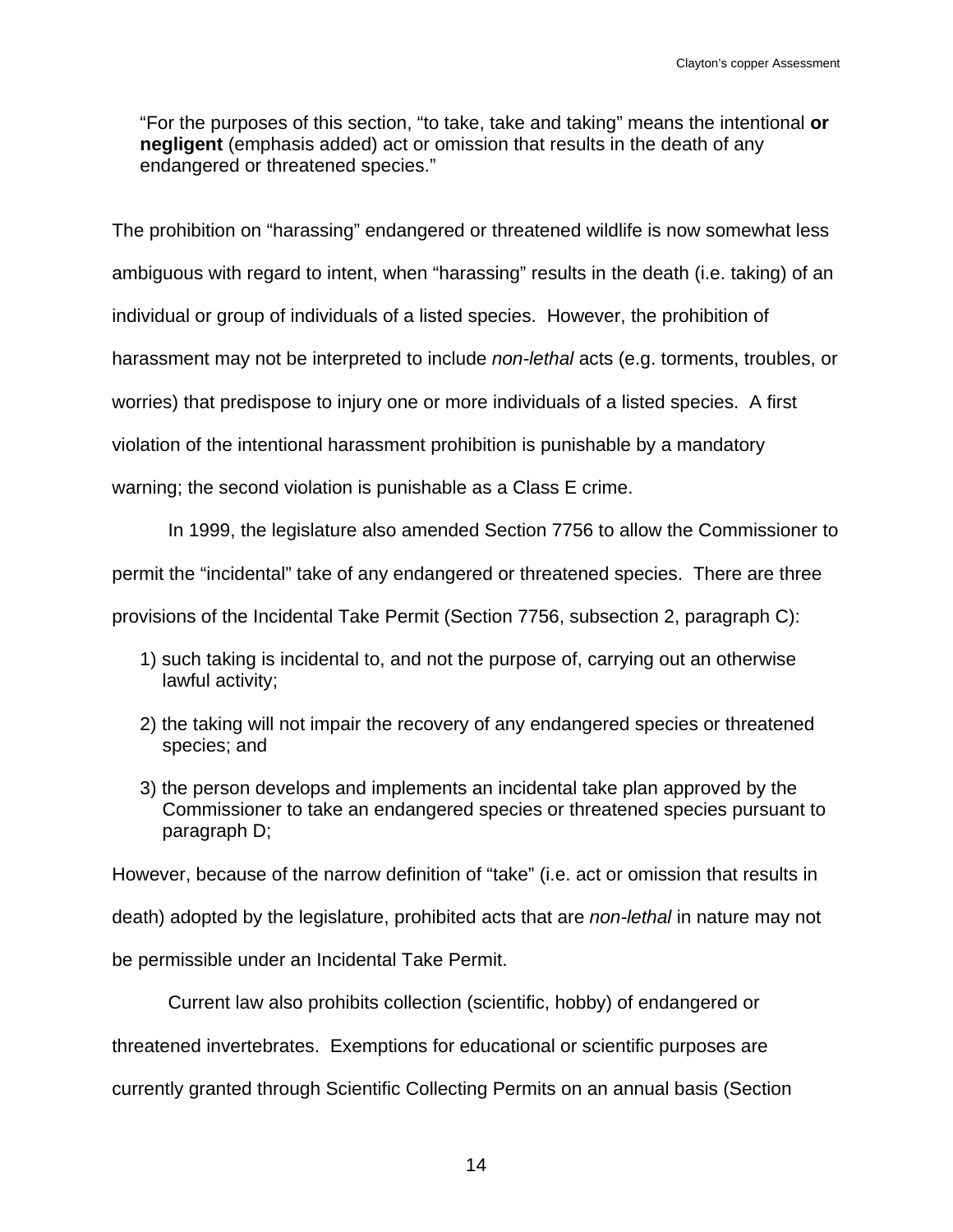7756). The transplantation, introduction, or reintroduction of an endangered or threatened invertebrate may be enabled pursuant to the Commissioner of MDIFW developing a recovery plan for that species, which is then approved through both a public and legislative hearing process (Section 7754).

 In summary, the Maine Endangered Species Act protects the Clayton's copper from take, export, possession, etc. The Act does not protect the Clayton's copper from activities that affect the quality and quantity of its habitat. It is unclear whether a court would find unintentional harassment of an endangered or threatened species to be an offense, unless the harassment directly resulted in the deaths of one or more individuals. Similarly, it is unclear whether prohibited acts that have non-lethal effects on an endangered or threatened species are permissible under an Incidental Take Permit. Collection of this species (e.g. for scientific purposes) is currently prohibited without a Scientific Collecting Permit. Transplantation or reintroduction would require an approved recovery plan.

### *Habitat Protection*

 Federal, state, and municipal regulations exist for protecting wetlands used by the Clayton's copper. At present, these are the most important management tools for protecting Clayton's copper habitat.

# *Section 404, Clean Water Act*

 Section 404 of the federal Clean Water Act provides the Army Corps of Engineers (Corps) with regulatory authority to control filling of waters and wetlands.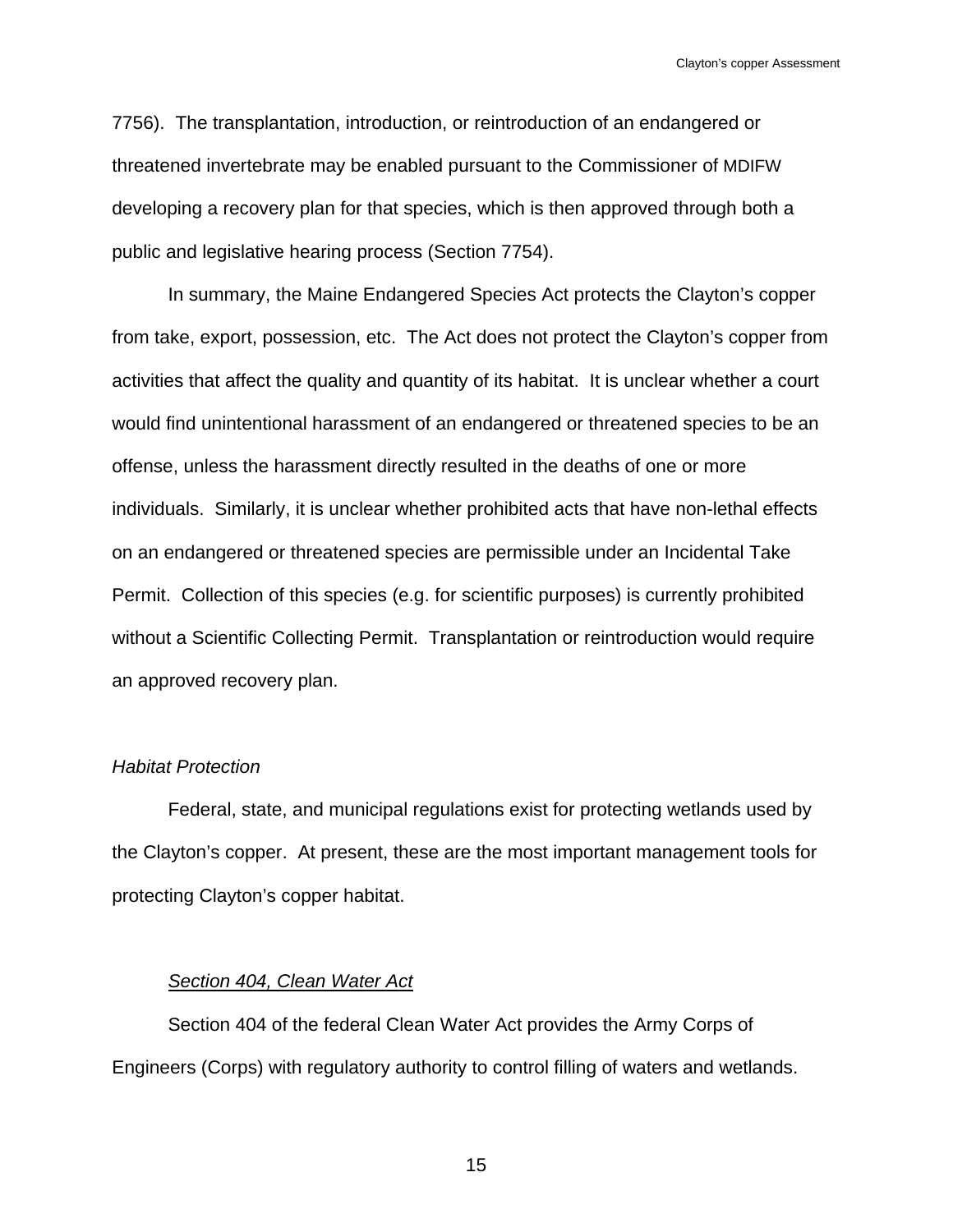The 404 Program is administered jointly by the Corps (which has permit authority) and the Environmental Protection Agency (EPA). Guidelines, as defined by EPA, prohibit projects that would adversely affect endangered or threatened species (federally listed), violate water quality standards, or involve toxic discharges. The guidelines also require mitigation of unavoidable impacts.

 The Corps has three categories of permits enabling filling of wetlands. In New England, certain projects affecting isolated wetlands less than one acre are permitted by *Nationwide Permit #26* authorization. *General Permits* may be issued by the Corps for certain activities in small geographic areas. Such permits are in effect for five years and may be modified or revoked if adverse environmental impacts increase. *Individual Permits* are required for projects that do not qualify for Nationwide and General permits. These permits are generally needed for larger projects affecting wetlands; they have a 30-day public comment period and provide for input on fish and wildlife values.

 In most cases, the EPA, Corps, and other federal review agencies (including the U.S. Fish and Wildlife Service) attempt to reach a consensus decision on project applications. In general, the Corps makes most decisions, but the EPA may veto Corpsissued permits based on a determination of unacceptable adverse effects on wildlife areas and other criterion. This authority may be exercised by EPA to designate areas in advance of discharge or filling. This planning process of Section 404, labeled "Advanced Identification of Disposal Sites," allows EPA and the Corps to work in cooperation with state and local authorities to identify sites unsuitable for filling. In New England, it is expected that Advance Identification will be more actively used as a planning tool for increased wetland protection (Widoff 1988).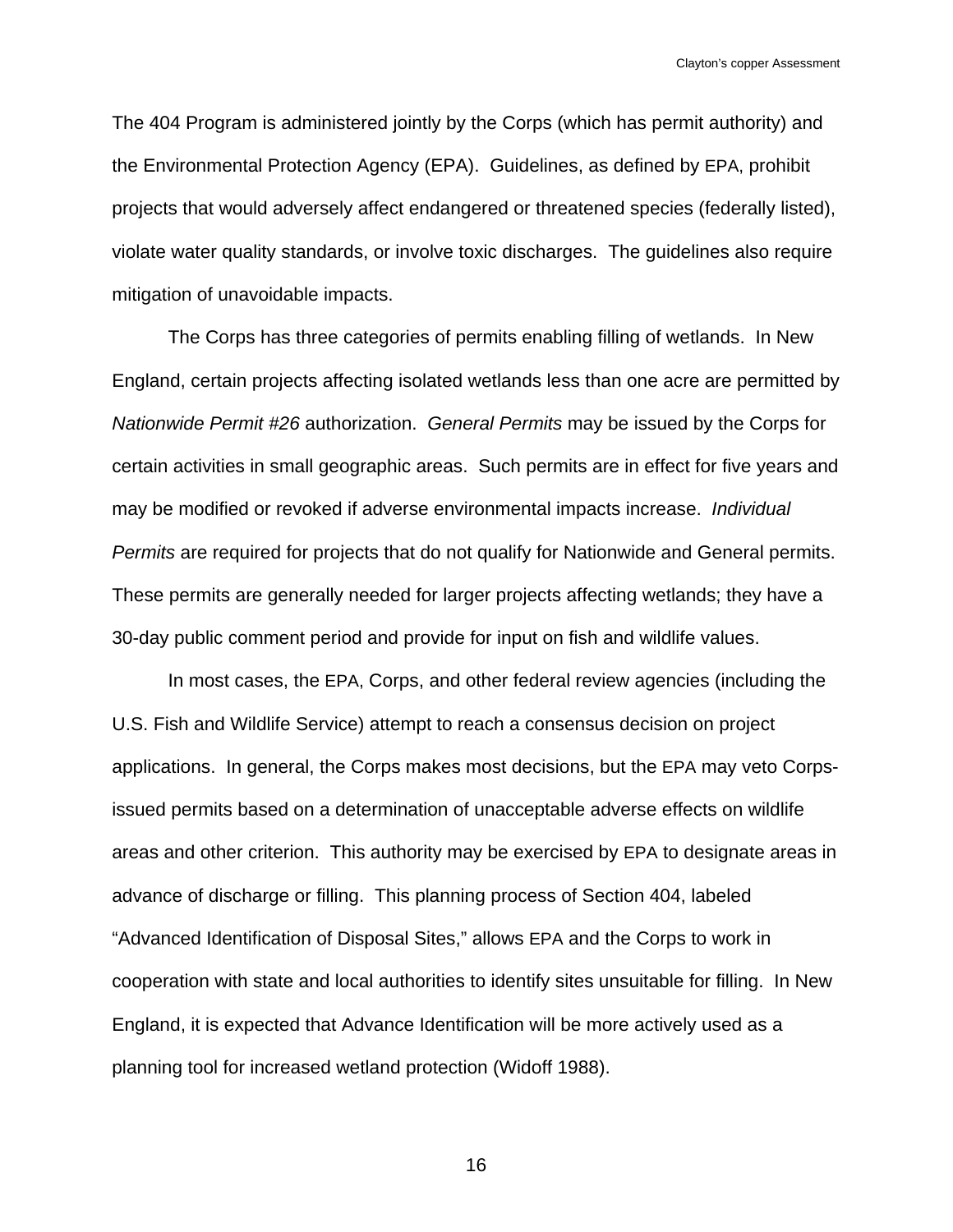Potential exists for closer cooperation and communication between MDIFW and the Corps to intensify wetland protection. Potential also exists to prepare lists of Clayton's copper sites or habitats that merit protection through Advanced Identification. These wetlands could be added to an EPA list of priority wetlands already developed for Maine (EPA 1987 in Widoff 1988). This list is updated periodically and recommendations for additions may be proposed at any time.

# *The Maine Endangered Species Act*

 A 1988 amendment of the Maine Endangered Species Act (12 MRSA, Section 7754) enables the Commissioner of Inland Fisheries and Wildlife to designate areas currently or historically providing physical or biological features essential to the conservation of an endangered or threatened species as "Essential Habitat." Under the Act, state agencies and municipal governments may not permit, license, fund, or carry out projects that would significantly alter an Essential Habitat or violate protection guidelines adopted for the habitat. Essential Wildlife Habitats are implemented as "consultation zones" to flag development projects within endangered and threatened species habitat and allow MDIFW to work with landowners and project applicants to minimize or avoid potential conflicts before a project begins.

 Essential Habitat was first designated to protect bald eagle (*Haliaeetus leucocephalus*) nest sites in Maine in 1989. Since then, piping plover (*Charadrius melodus*) and least tern (*Sterna albifrons*) nesting, feeding, and brood-rearing areas, and roseate tern (*Sterna dougallii*) nesting areas have also been protected via Essential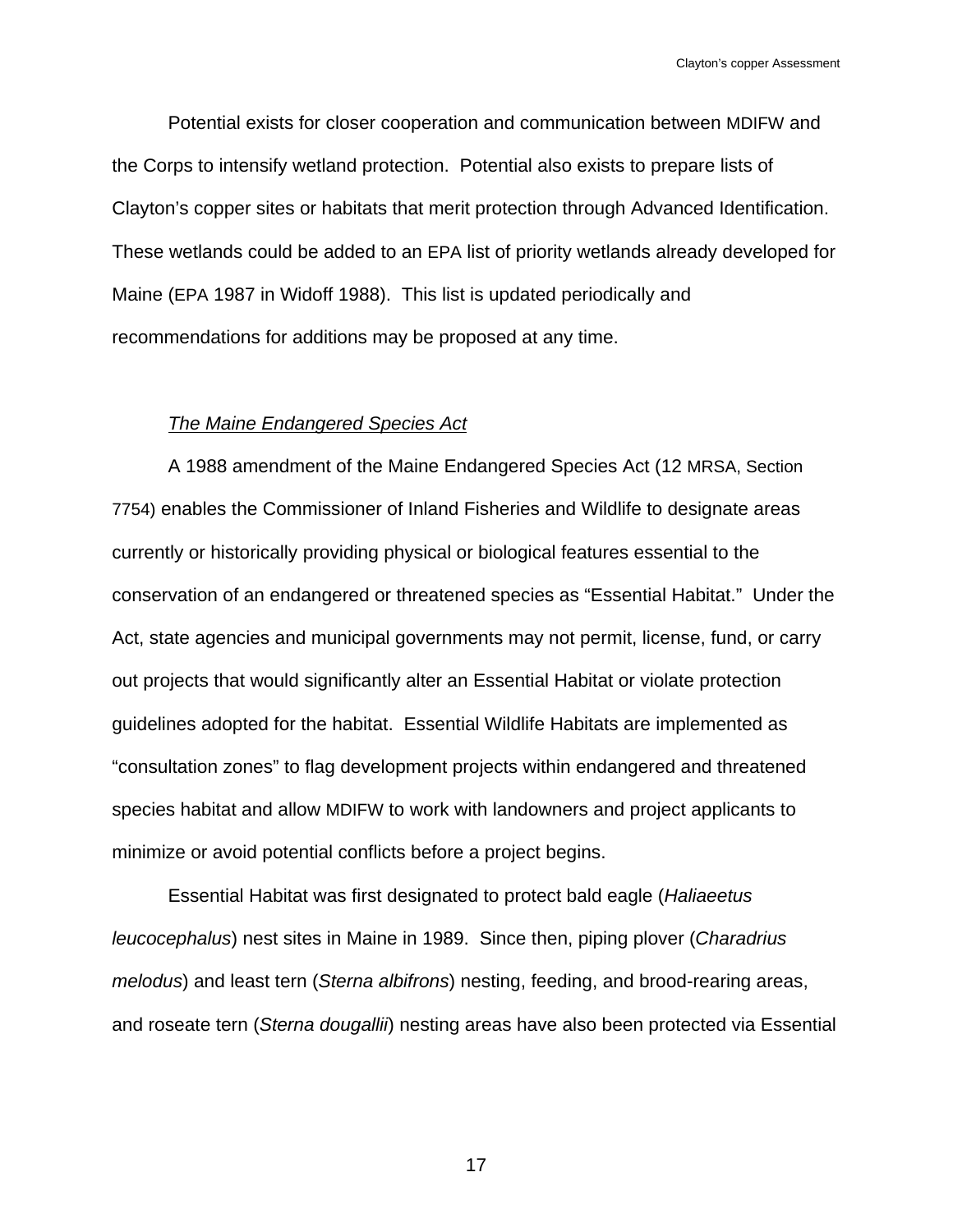Habitat designation. Essential Wildlife Habitat designation could also be used to protect Clayton's copper habitat.

#### *The Natural Resource Protection Act of 1988*

 The Natural Resource Protection Act of 1988 (NRPA) provides for designation of "Significant Wildlife Habitat" for state and federally listed endangered and threatened species and certain other wildlife, and contains provisions for protecting freshwater wetlands. The NRPA prohibits dredging; bulldozing; removing soil, sand, or vegetation; draining; filling; or construction, repair or alterations of permanent structures without a permit in areas designated as Significant Wildlife Habitat. Significant Wildlife Habitat for species on the Maine or federal lists of endangered or threatened species is to be identified and mapped by MDIFW and adopted by the Maine Department of Environmental Protection (DEP) through rulemaking. Habitat protection guidelines and permit review criteria would be developed by MDIFW for these areas and may include acceptable types of development, recommended setbacks or buffers, and recommendations for timing of development activities. These guidelines are also adopted as part of DEP regulations.

 Maine's Comprehensive Growth Management Act similarly enables Significant Wildlife Habitats of rare species to be identified and submitted to the Department of Economic and Community Development for use by towns for comprehensive planning purposes. MDIFW reviews town comprehensive plans and all permit applications within Significant Wildlife Habitats. To date, Significant Wildlife Habitat has only been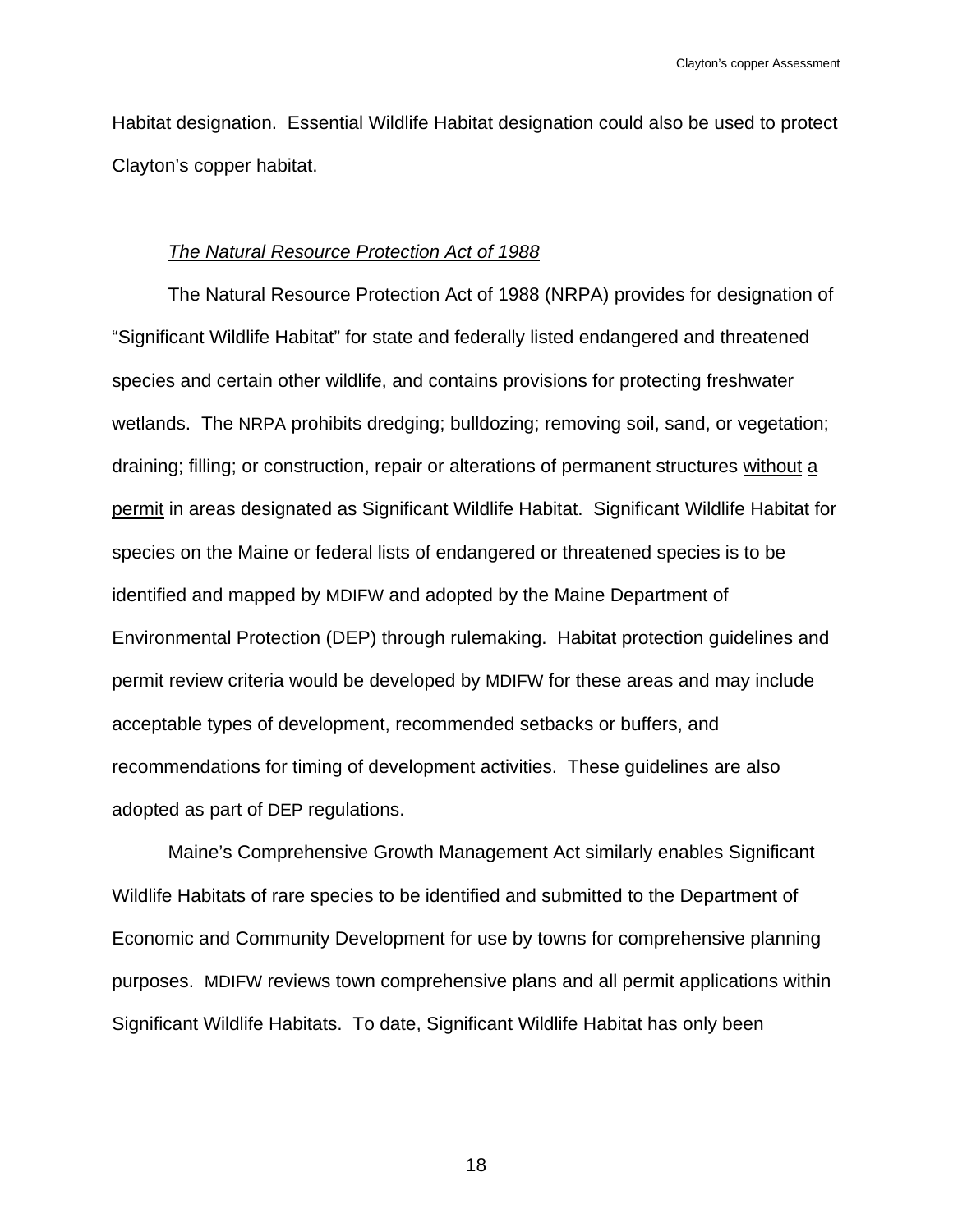designated for seabird nesting islands. This habitat protection tool could also be used to protect Clayton's copper habitat.

 The NRPA also contains provisions for protection of some freshwater wetlands, which could also benefit Clayton's copper habitat. The Act provides that a permit is needed for development activities that may fill or alter wetlands. Generally, wetland impacts of  $<$ 4,300 ft<sup>2</sup> require no review and are exempt from permitting requirements. Three tiers of review are employed depending on the amount of area altered in the wetland (4,300 ft<sup>2</sup> - 15,000 ft<sup>2</sup>, 15,000 ft<sup>2</sup> - 1 acre, >1 acre). The Maine Department of Environmental Protection reviews freshwater wetlands permits (in many instances in consultation with MDIFW) for activities in organized towns.

### *Mandatory Shoreland Zoning*

 Organized towns and municipalities are required by the Mandatory Shoreland Zoning Law to pass ordinances that establish a shoreland zone in all districts within 250 feet of the upland edge of freshwater wetlands >10 acres, and designate resource protection in those areas that are rated "moderate" or "high" value by MDIFW (Jones 1986). Within resource protection districts, agriculture, new buildings, campsites, road construction, and parking facilities are prohibited, and other development activities require permit applications for approval. MDIFW generally does not review town permit applications but occasionally is consulted by towns. Towns are permitted to adopt wetland protection guidelines more stringent than those mandated by the Mandatory Shoreland Zoning Law.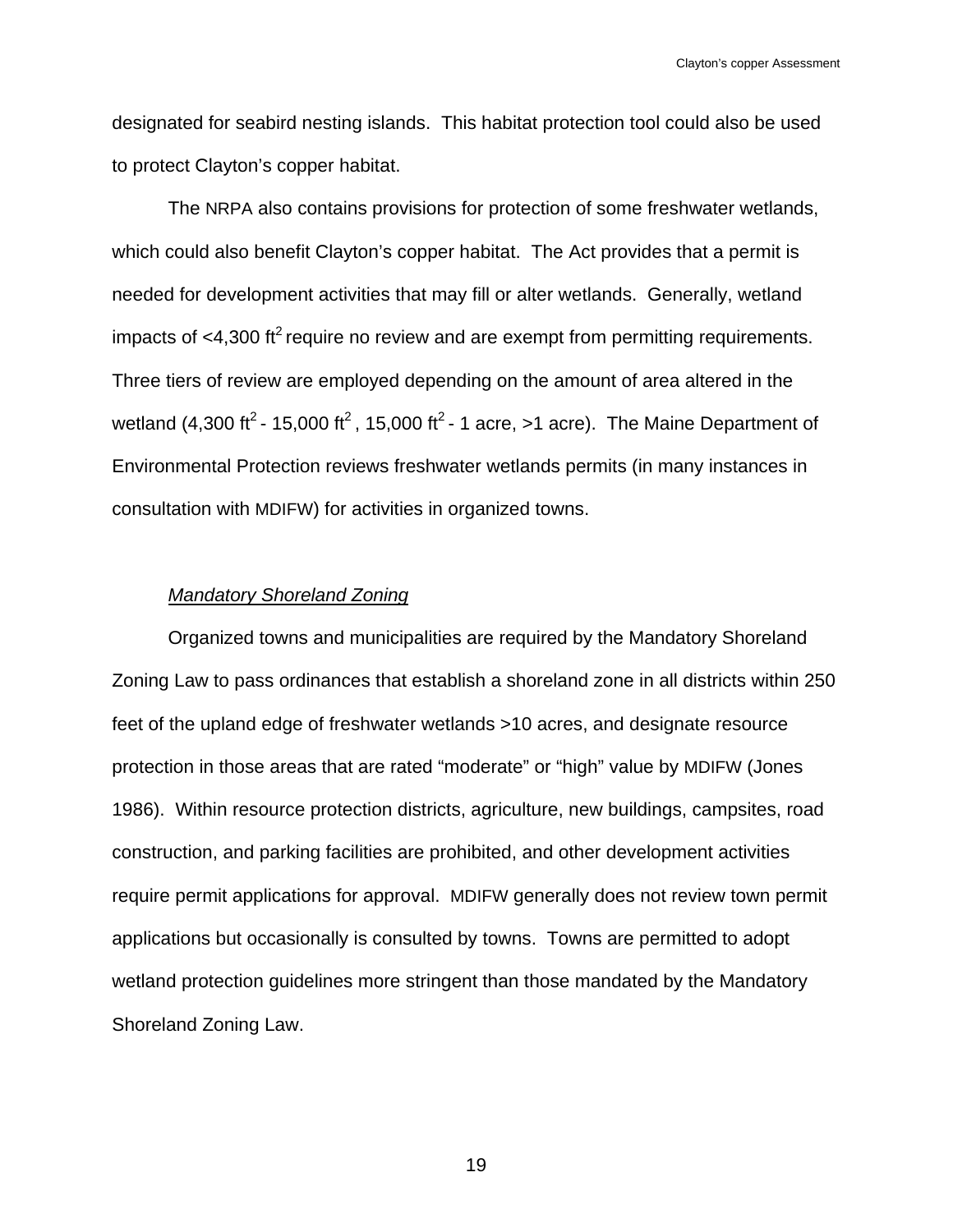# *Zoning in Unorganized Townships*

 In Maine's unorganized townships, development activities in wetlands are regulated by the Land Use Regulation Commission (LURC). LURC wetland protection rules apply to any wetlands (non-forested) delineated on LURC's zoning maps, which essentially are any non-forested wetlands identified on National Wetland Inventory maps. Applicants whose activities will alter >15,000 ft<sup>2</sup> of a mapped wetland, or  $\geq$ 1 acre  $(\geq$ 43,560 ft<sup>2</sup>) of any combination of wetland and upland, are required to delineate all wetlands in the project area; LURC may consider impacts to any newly mapped wetlands in its review of permit applications.

 Other state environmental regulations, such as the Site Location of Development Act, may also be applied occasionally to protect endangered species habitat. MDIFW formally reviews and comments on approximately 500 permit applications annually through its regional offices. Hundreds of additional projects are reviewed on an informal and pre-consultation basis. Regional staff consult with the Endangered and Threatened Species Program biologists for permit applications involving listed species. These species and their habitats are granted protection in accordance with pertinent regulations.

# Past Goals and Objectives

There are no past goals and objectives for the Clayton's copper.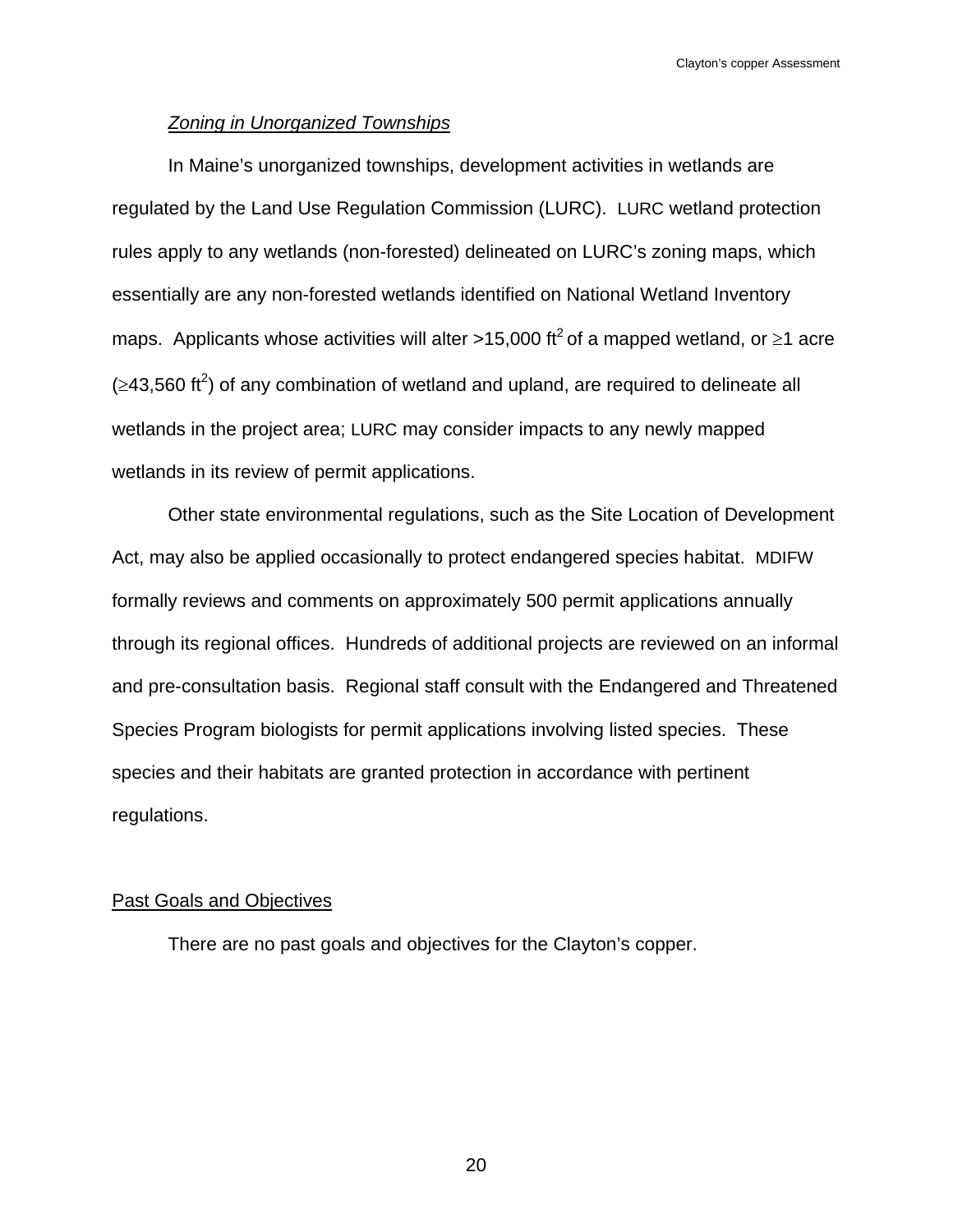# Past Management

 The Clayton's copper has received little management attention. MDIFW has management authority at the two largest of the state's nine known occurrences, Dwinal Pond Wildlife Management Area (Lee, Winn) and Mattagodus Meadows Wildlife Management Area (Webster Plt.), but no management activities specific to Clayton's copper have taken place. Since 1988, MDIFW has proposed to rebuild the dam on Mattakeunk Stream with a water control structure in order to stabilize water levels for wildlife management purposes at Dwinal Pond flowage. The existing dam, which was first built in 1851 to run a sawmill, has deteriorated and no longer holds water (Stevens and Burgason 1996). However, these plans have been postponed until potential longterm effects on Clayton's copper and other rare species present at Dwinal can be investigated.

 In 1986, MDIFW provided funding from its Endangered and Nongame Wildlife Fund research grants program to the Maine Natural Heritage Program to assess the status of Clayton's copper in Maine. Through this grant, all known sites were visited to verify the butterfly's presence or absence, and a limited mark-recapture study was conducted at Bog Brook fen. In subsequent years (1987-91), with financial support from the Maine Chapter of The Nature Conservancy and the state's Office of Comprehensive Planning, MNHP staff conducted additional surveys for Clayton's copper in other potential habitats (Appendix I). In obligation to the 1986 grant, a final report summarizing the results of these studies was prepared for MDIFW (Albright 1991). About this same time, Clayton's copper was listed as a candidate (Category 2) for the federal Endangered Species List because of concern for its long-term viability given the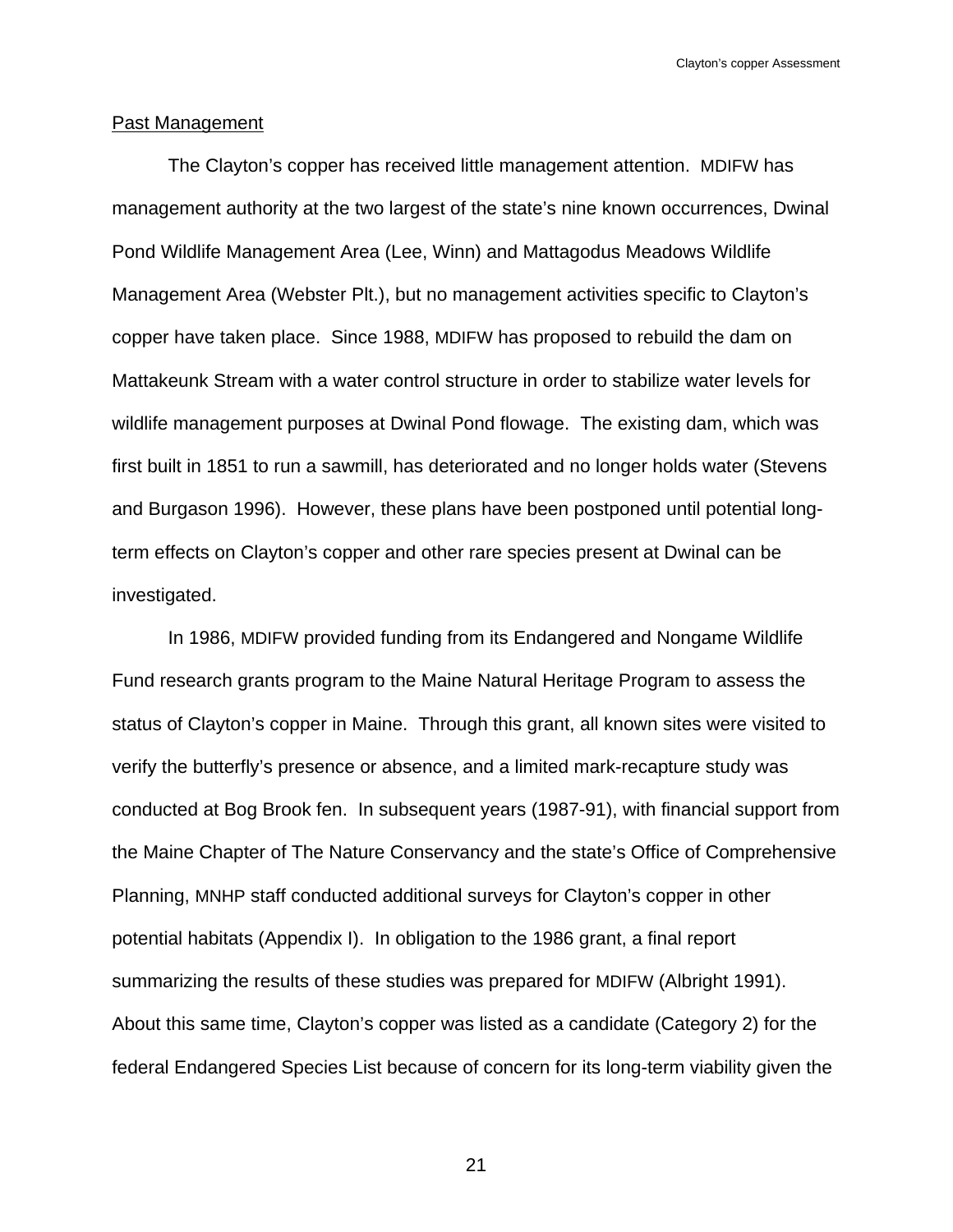scarcity of existing sites, apparent loss of habitat, and minimal potential for discovering additional suitable habitats (Albright 1993).

 In 1993, the Natural Heritage Program produced a status survey of Clayton's copper for the U.S. Fish and Wildlife Service (USFWS). MNHP's recommendations were to upgrade the butterfly's federal listing status to Category 1 based on its rarity and degree of threat (Albright 1993). In 1994, MDIFW received \$1,500 in federal funding (Section 6, Endangered Species Act) to address research and management of the Clayton's copper, which at the time remained a Category 2 species. These funds were contracted out for population studies at Dwinal Pond, but the data analysis and final report were never completed. In 1995, Congress abolished the federal candidate conservation lists. Since then, there has been little activity by the USFWS to advance listing proposals for invertebrates.

#### Current Research and Management

 During the summers of 1998, 1999, and 2000, several of the known occurrences for Clayton's copper were spot-checked for presence/absence of the butterfly, and to quickly assess current status of the habitat (Appendix I). In 1999 and 2000, MDIFW submitted a grant proposal to the Outdoor Heritage Fund (OHF) for moneys to revisit and assess status of the butterfly at all nine sites in Maine; survey potential habitats for new occurrences; foster landowner stewardship at all known occurrences; research the population status and habitat use of Clayton's copper at Dwinal Pond flowage; improve habitat quality at Dwinal by removing encroaching cedar from the wetland; and create additional habitat at Dwinal by managing uplands for the host plant. OHF awarded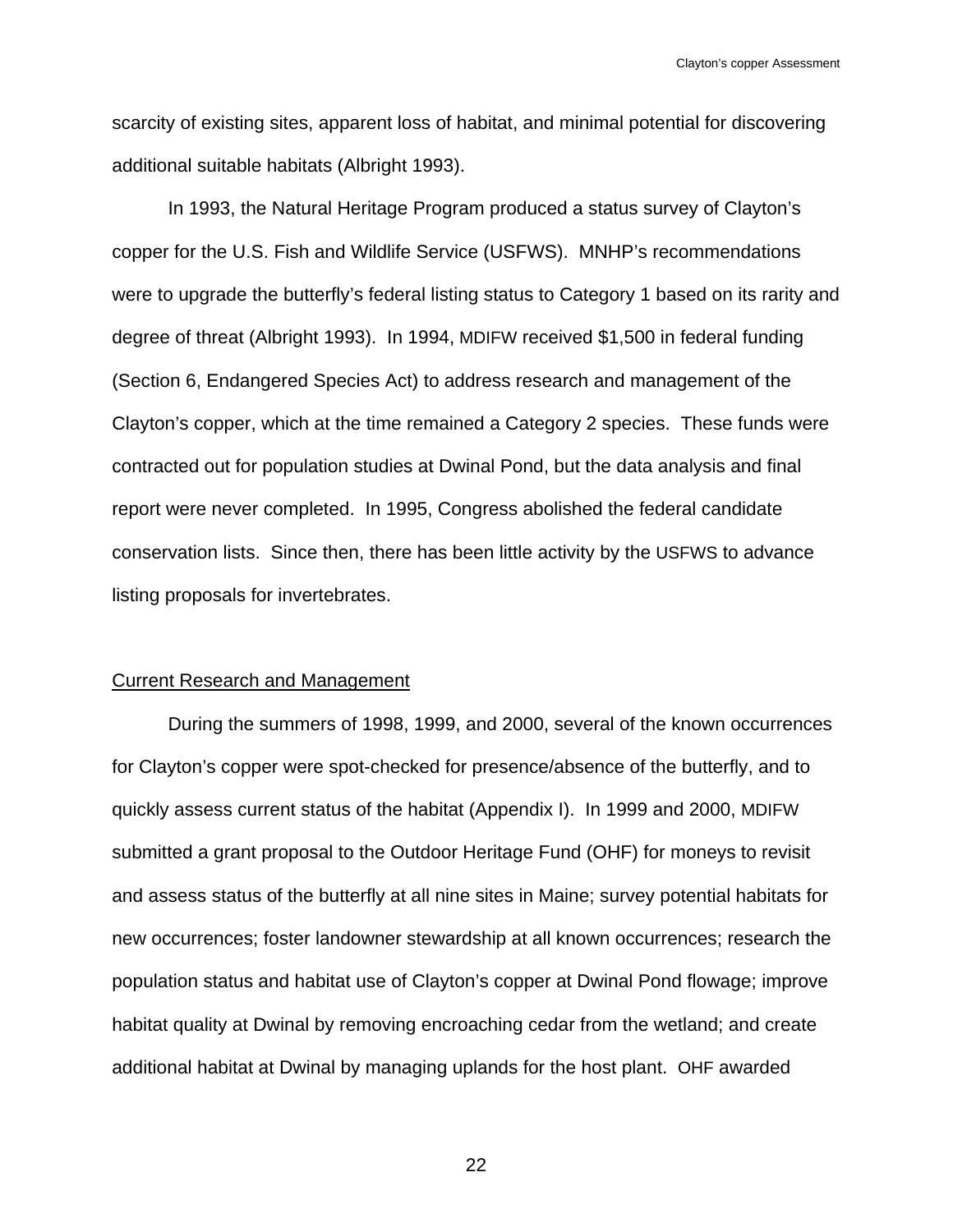partial funding (\$6254) for this proposal in May, 2000. The U.S. Fish and Wildlife Service has contributed an additional \$6500 towards Clayton's copper research and management for 2000-2001. With these resources, MDIFW plans to focus initial conservation and management efforts on the largest occurrence of Clayton's copper. Surveys, population assessments, and habitat management activities were initiated at Dwinal Pond flowage in July, 2000. Also, in anticipation of the need to clarify the subspecies status of Clayton's copper, approximately 40 individuals were collected from Dwinal and frozen for future DNA analysis when funding becomes available.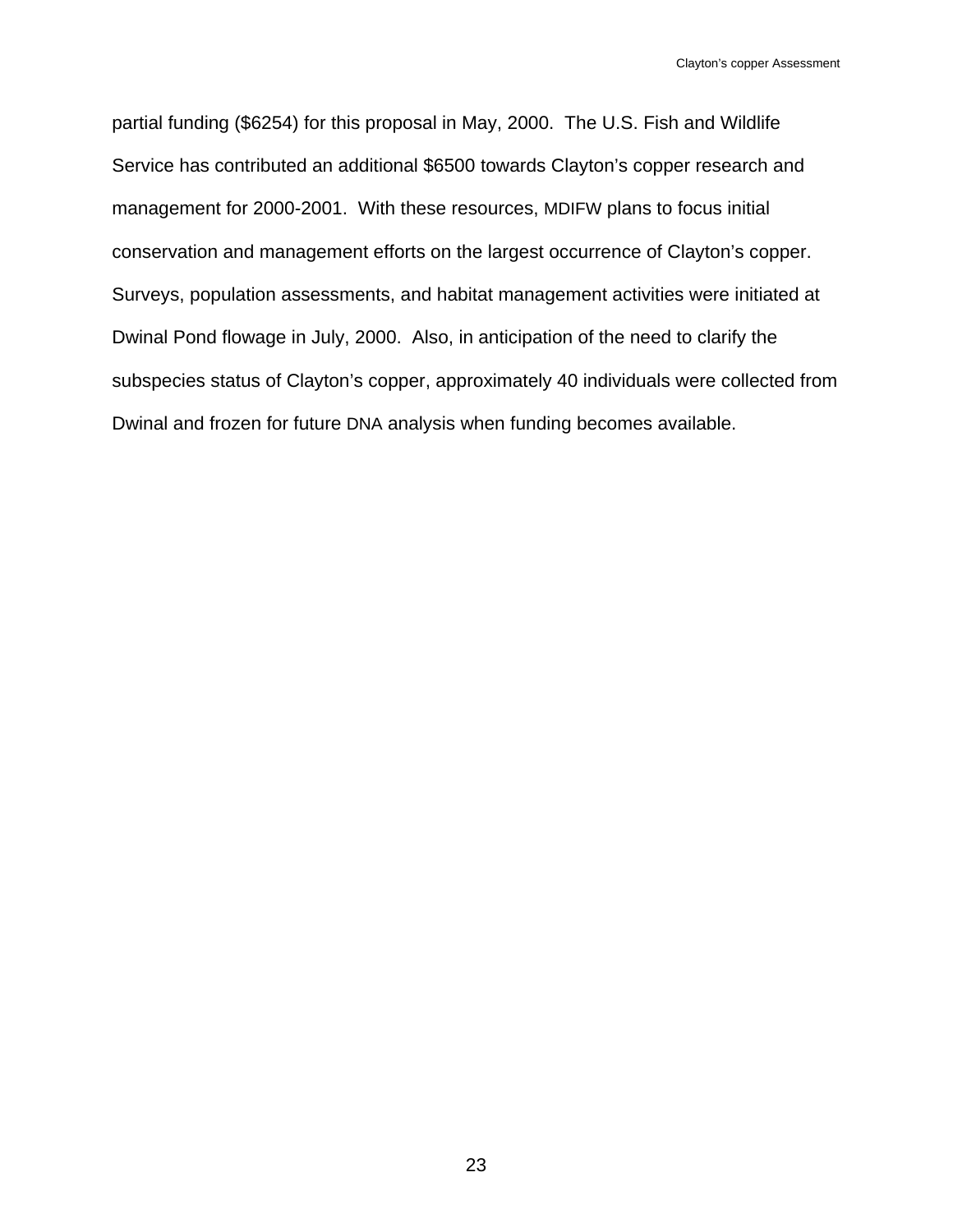# **HABITAT ASSESSMENT**

# Past Habitat

 Prior to the early 1980s, Clayton's copper was thought to be restricted to a small region of Maine east of Lincoln in the towns of Lee and Springfield. Historically, only about seven collection sites were known, all in this vicinity, and all characterized by early successional fields where shrubby cinquefoil had invaded. This atypical association with dry, upland habitat led early lepidopterists to presume a distinct subspecies status for this butterfly based solely on its apparent habitat preference, which was in contrast to the nominate subspecies, Dorcas copper, known to occupy bogs and fens. However, the region around Lee and Springfield contains a number of circumneutral wetlands that probably provided the seed source for the host plant to move up out of wetlands into a readily available habitat occurring after farms were left fallow (Albright 1993). The Clayton's copper would have then dispersed into the new cinquefoil stands from its original wetland habitat.

 Without management, these old fields were likely able to support viable cinquefoil stands for only a few decades before being shaded out by competing trees and shrubs. By the mid 1980s, nearly all of the originally known locations for Clayton's copper had been lost to forest succession. Local collectors knew of only one remaining population where specimens could be reliably obtained, and a general concern about the long-term viability of the subspecies led to its listing as a Category 2 species by the USFWS.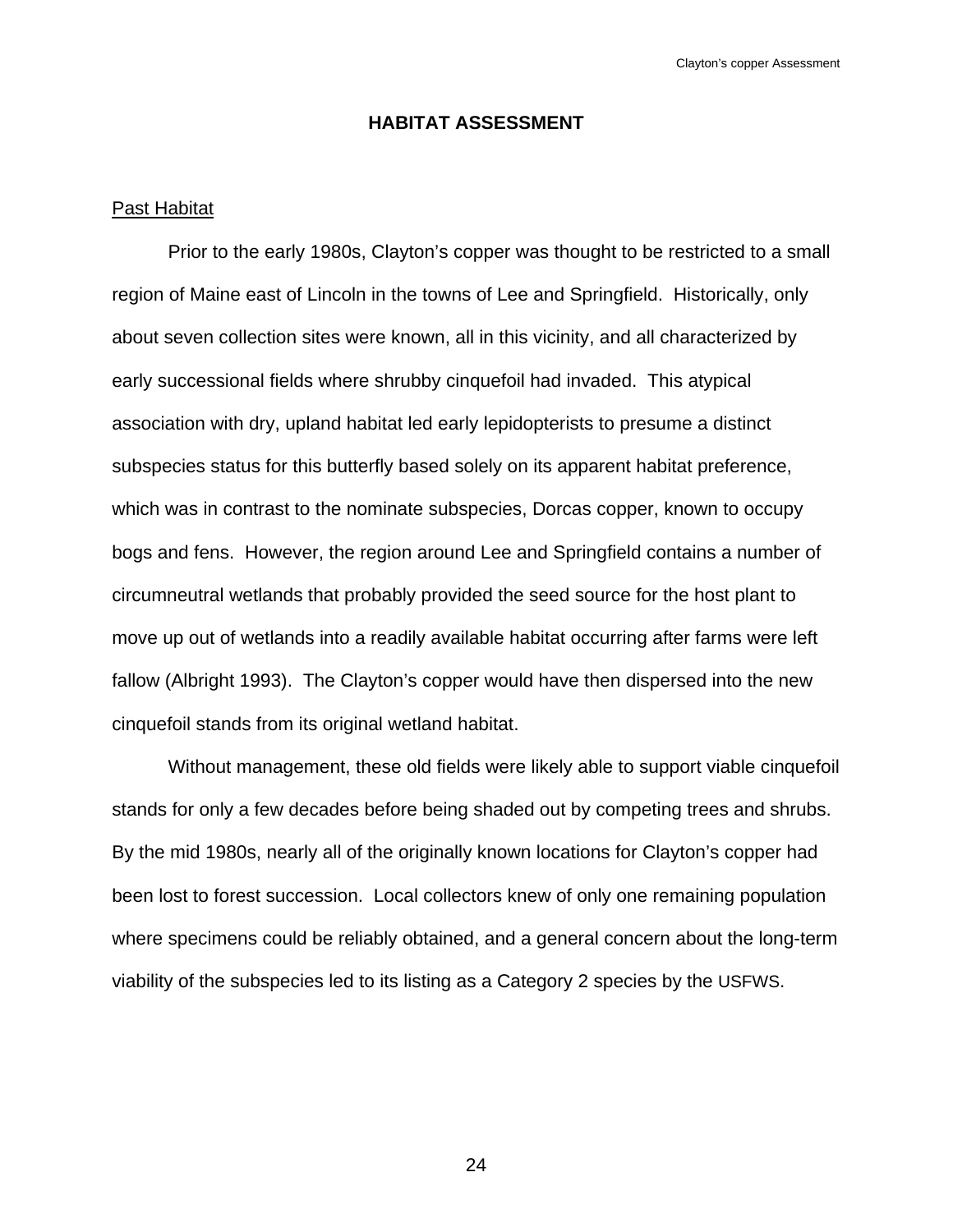#### Current Habitat

 Clayton's copper is currently known from ten sites — nine in Maine and one just over the border in New Brunswick, Canada. Habitat at all of these sites is characterized as circumneutral fen or bog, or streamside shrubland or meadow, which offer unshaded growing conditions for the cinquefoil. Only one site, Dwinal Pond flowage in Lee and Winn, is known to support large populations of both the butterfly and its host plant. Three sites (Mattagodus Meadows, Pickle Ridge, and Little Crystal Bog) may support medium-sized populations.

 The remaining sites are all small (several acres or less) and support fewer Clayton's copper and shrubby cinquefoil. Several of these marginal sites have not been visited since the mid 1980s to early 1990s, and the status of both the habitat and the butterfly is unknown. Two sites are known to have been altered by beaver in the recent past: prior to the mid 1980s, the shrubby cinquefoil stand at Pickle Ridge Road was greatly reduced as a result of flooding from beaver activity (Albright 1993); and in 1997, the single New Brunswick site was also flooded. Although Clayton's copper apparently disappeared from the Pickle Ridge Road wetland after the flooding, water levels later receded enough to allow shrubby cinquefoil to re-invade. By the late 1990s, approximately 5-10 acres of cinquefoil were present and once again supporting a good population of Clayton's copper. The fate of the New Brunswick site is unknown, but it is believed to have persisted (Reggie Webster, personal communication).

 The integrity of at least two other sites is potentially compromised by natural succession. At Dwinal Pond flowage, cedar have spread from the wetland perimeter in to the open fen and may ultimately result in a loss of cinquefoil (Rooney and Weber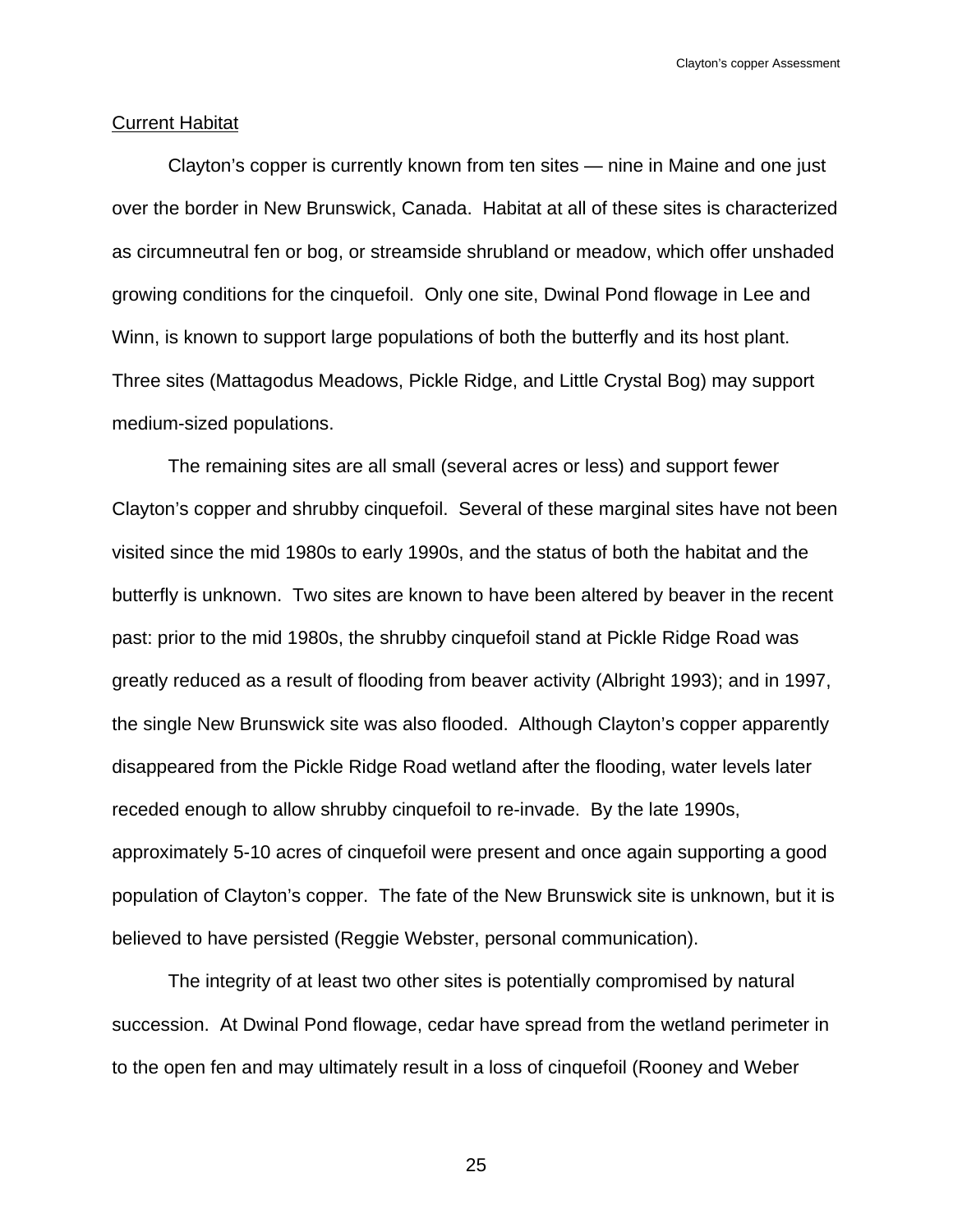1994). At Bog Brook fen — an upland sloping fen more susceptible to forest succession — cedar and other woody vegetation have invaded from adjacent abandoned pasture land and already reduced the amount of shrubby cinquefoil available to the butterfly (Albright 1993). Both of these sites would benefit greatly from management efforts to remove competing vegetation.

 A portion of the existing habitat at Dwinal Pond flowage — the largest known population of Clayton's copper — would potentially be affected by proposed plans to rebuild a water control structure and stabilize water levels on Mattakeunk Stream for wildlife management purposes. However, MDIFW has postponed these plans until the potential effects of stabilizing the water level and options for habitat mitigation can be investigated. Removal of water for irrigation threatens another site (Gott Brook).

 With additional survey effort, it is possible new occurrences of Clayton's copper may be found — particularly in relation to existing sites and in the gaps between occurrences. The use of GIS and other analytical mapping tools could be applied to identify the appropriate soil, vegetative, and hydrological characteristics where new cinquefoil stands might be found. However, large persistent stands of shrubby cinquefoil — as well as the circumneutral fen habitats which often support them — are uncommon in Maine. Only twelve circumneutral fens are currently documented in the state, and shrubby cinquefoil is not present at all of those sites (Andy Cutko, Maine Natural Areas Program, personal communication). Clayton's copper is also not known to occur everywhere its host plant is found. Surveys by Albright during 1986-92 found Clayton's copper present at six of ten sites where shrubby cinquefoil was present (Albright 1993). All but two of these sites were marginal in the population size of both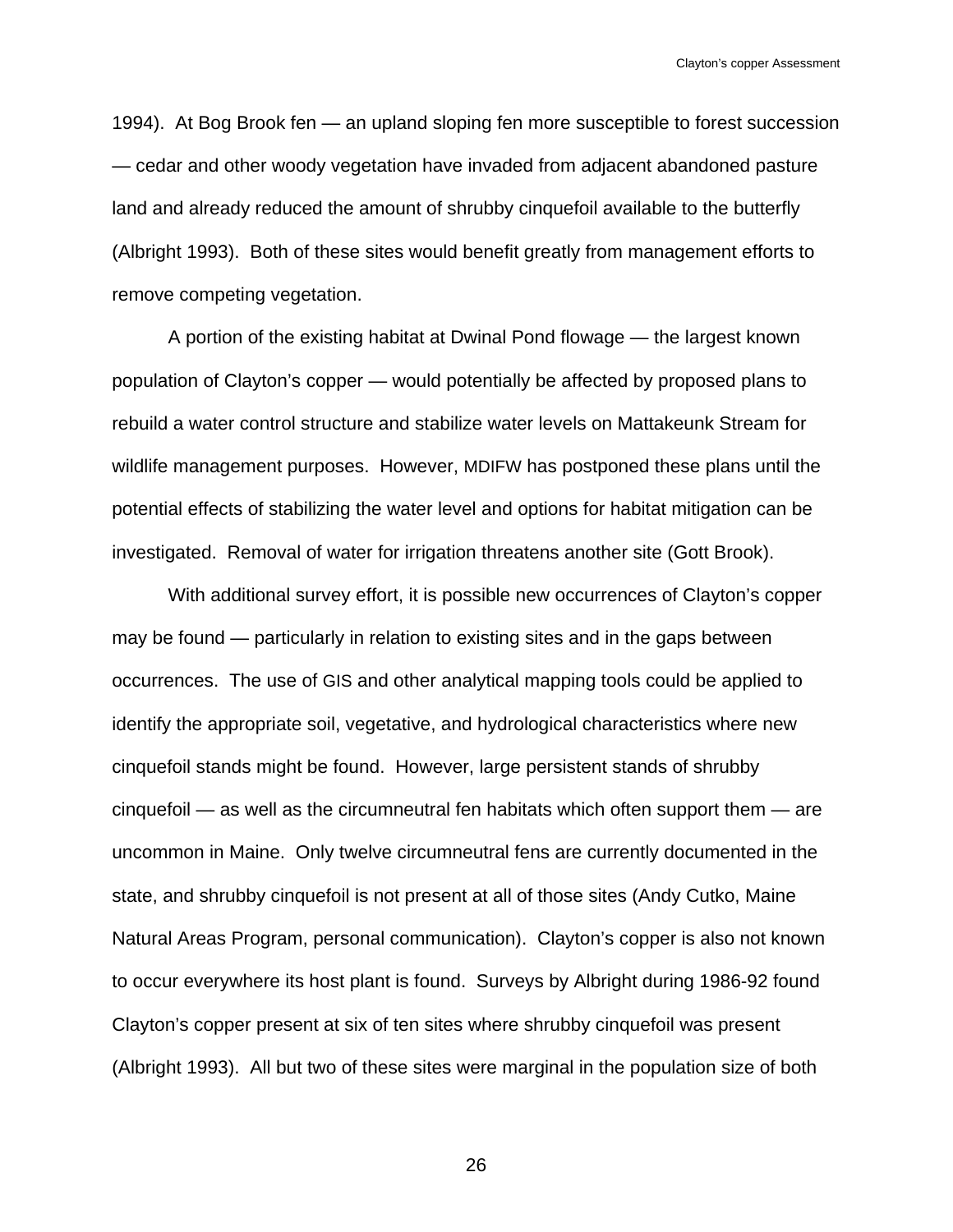butterfly and host plant, and three of the six were located in close proximity to existing populations. It is likely there are other as yet unknown factors (i.e. hydrology, topography, watershed area, etc.) besides presence of host plant that determine the suitability of a site for Clayton's copper.

### Habitat Projection

 The future of this species and its habitat likely depends on the ability of state wetland statutes to maintain the natural productivity and ecological integrity of existing suitable wetlands. In addition, management efforts to curtail encroachment of woody vegetation before the host plant is out-competed will be necessary to preserve the integrity of some sites. Streamside occurrences are vulnerable to flooding by beaver activity and need to be regularly monitored to ensure shrubby cinquefoil stands are not lost to rising water levels. Drawdowns for irrigation purposes can also alter habitat characteristics and threaten the longevity of host plant stands. Management efforts to both improve existing cinquefoil stands and establish new ones could potentially increase the amount of habitat available to the butterfly at nearly all of the sites. However, our current understanding of the plant's specific life history requirements, as well as management and propogation potential, is limited.

 The three best sites for Clayton's copper (Dwinal Pond flowage, Mattagodus Meadows, and Crystal Bog) are under conservation ownership (MDIFW, The Nature Conservancy) and have the greatest potential to be managed to maintain or enhance populations of the butterfly. However, the remaining six sites are on private lands, including several on industrial forest lands. The long-term viability of these sites, and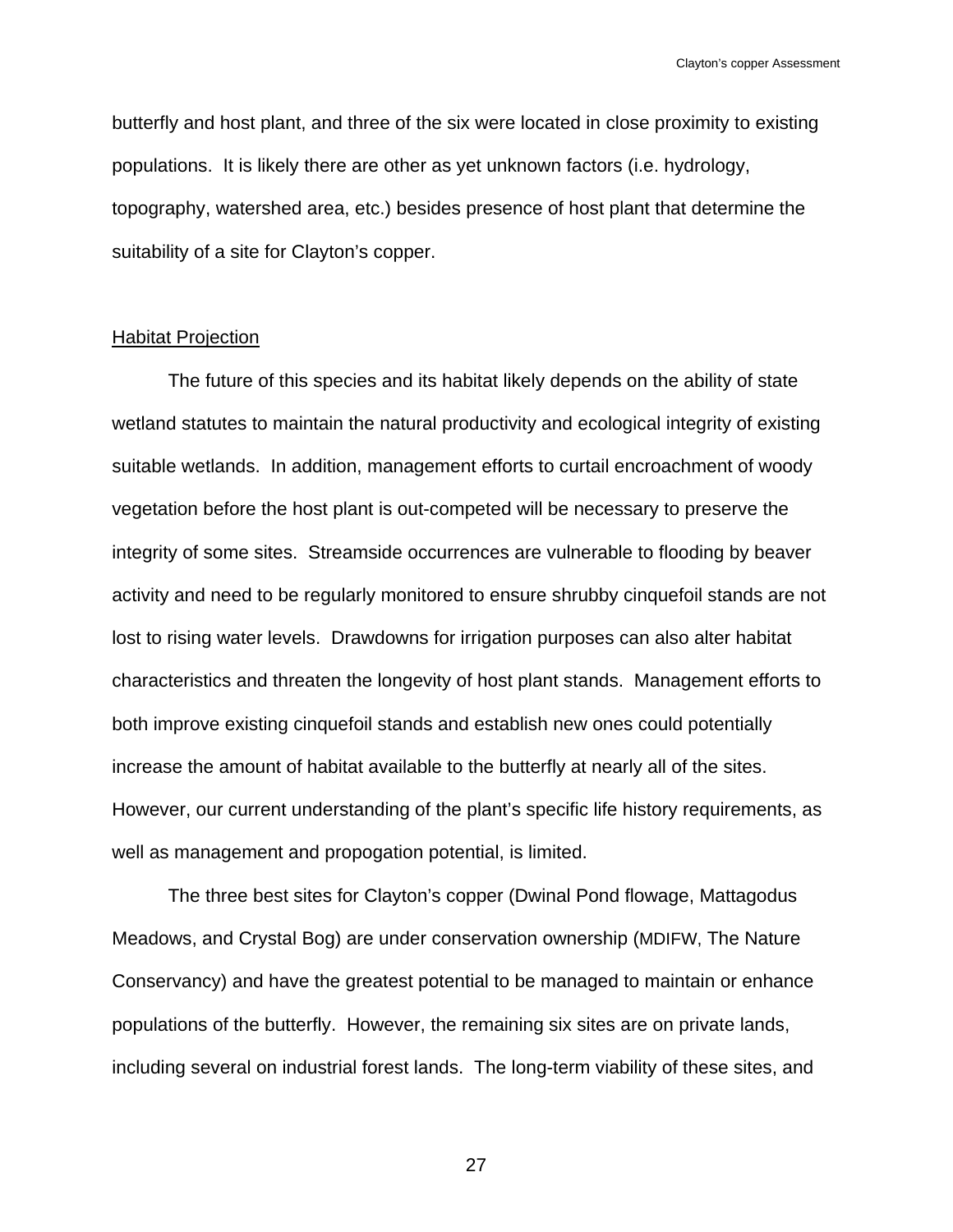therefore the butterfly, will be dependent upon cooperative management agreements to successfully conserve this species for the future.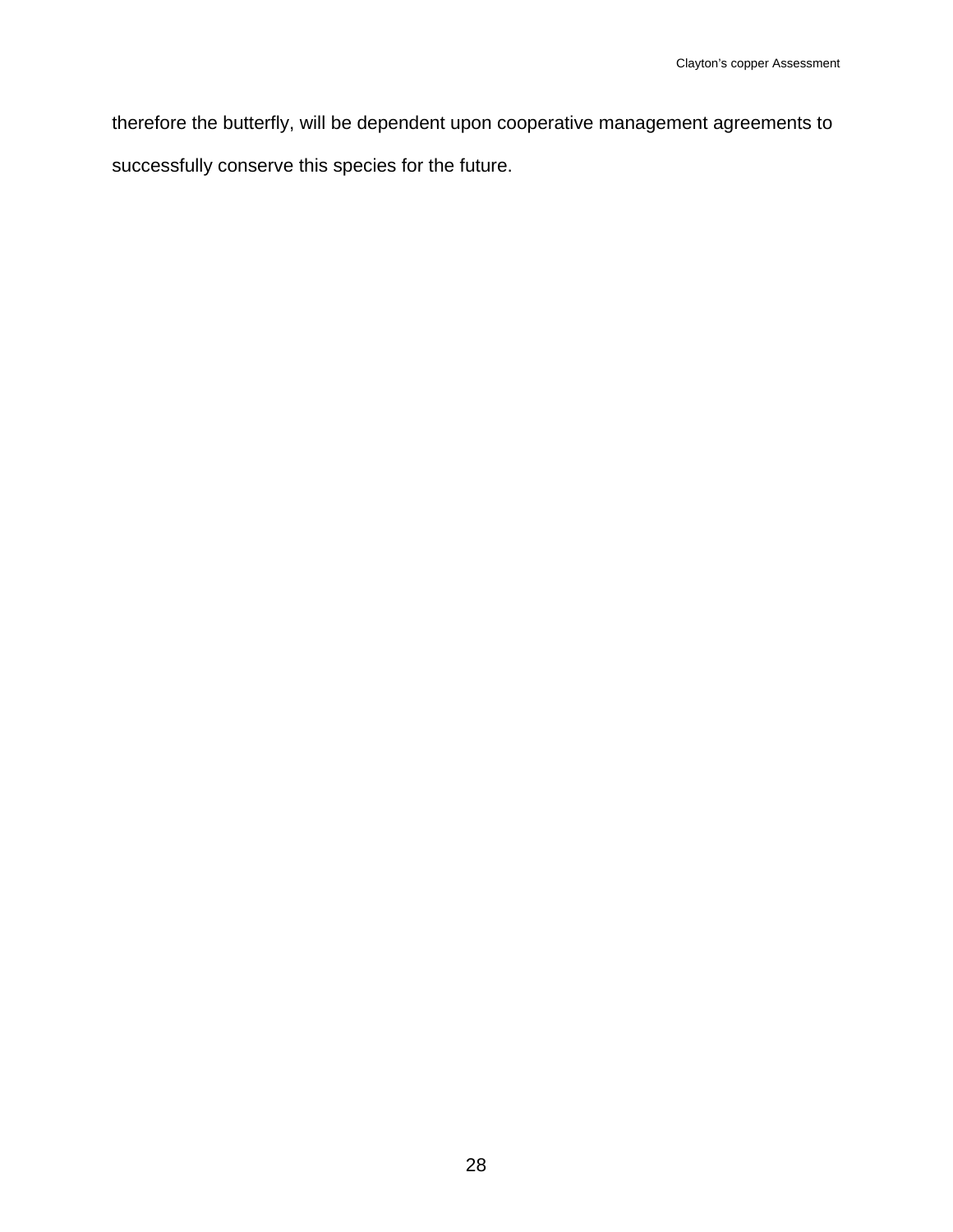# **POPULATION ASSESSMENT**

# Past Populations

 Past populations of Clayton's copper are largely unknown in Maine. Historically, the butterfly was known only from about seven old field collection sites in a restricted area around Springfield and Lee. In a mid-1980s interview, L. Paul Gray recalled being able to take "hundreds" of specimens from these locations "years ago" (Albright 1993). By the early 1980s, however, all but one of these upland sites had been lost to forest succession. It is likely that early lepidopterists were decoyed away from the more exemplary wetland sites by a presumed upland habitat association.

#### Current Populations

 Clayton's copper is currently known from only ten sites worldwide — nine in Maine and one in western New Brunswick. All but a few of these populations are believed to be small, both in amount of habitat available and number of butterflies supported. Large stands of the host plant, shrubby cinquefoil, are uncommon in Maine, and it is unlikely that many more — if any — large populations of Clayton's copper will be discovered. Additional survey work is necessary, however, and it is possible that new populations could be found — particularly in relation to existing occurrences, and in gaps between. In July, 2000, MDIFW initiated efforts to assess and monitor the butterfly's population at Dwinal Pond flowage - the largest known occurrence.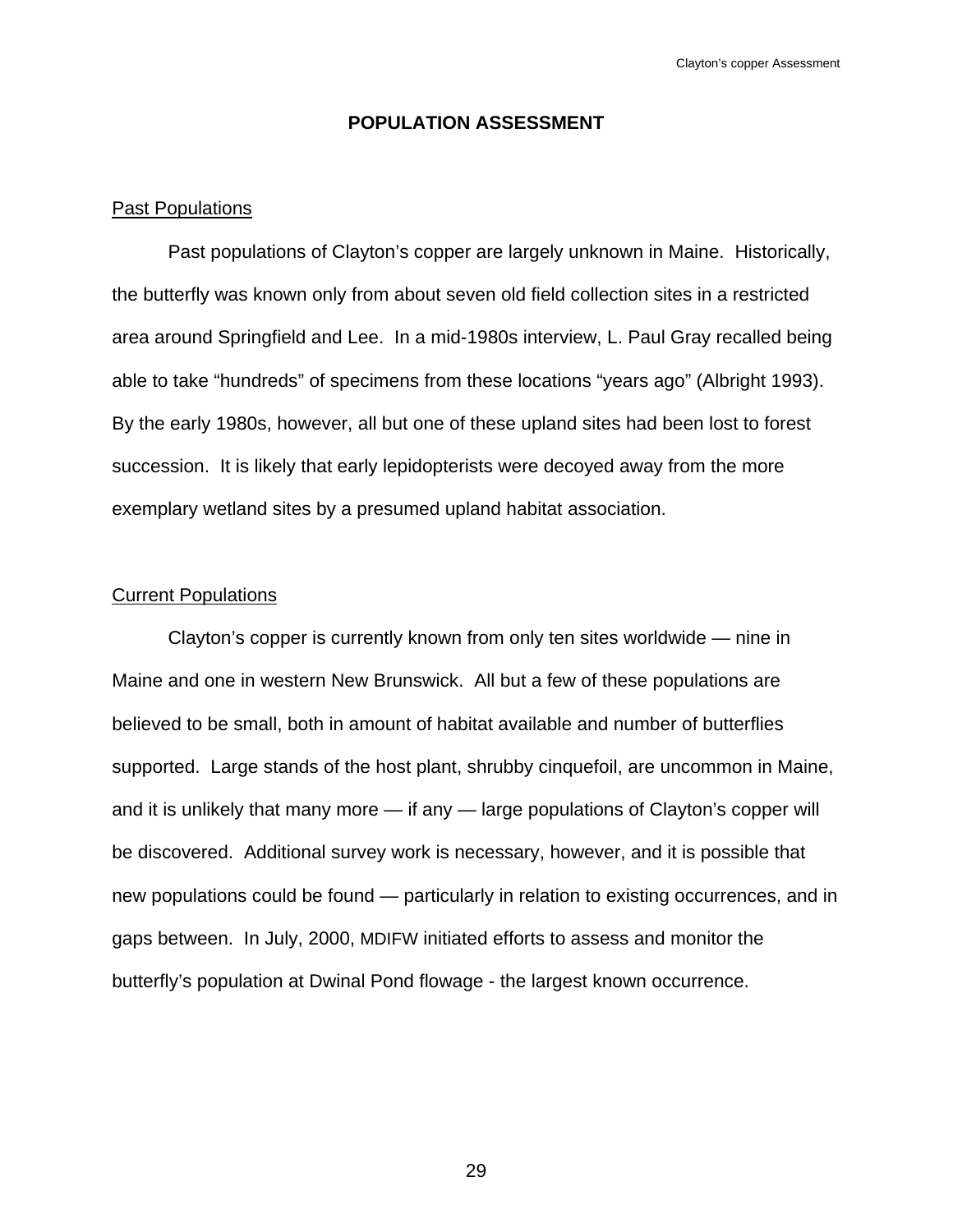# Population Projections

 In general, if wetland habitat is protected at each site, it is likely most of the existing populations will remain secure for at least the next decade. However, at least two of the known sites, if not managed in the near future, are in danger of being compromised by or lost to forest succession. Proposed water level stabilization may affect a portion of habitat at the largest Clayton's copper site. Removal of water for irrigation potentially threatens another site. Without dedicated management and monitoring activities, deteriorated water quality, flooding by beaver or artificial dams or impoundments, dredging, draining, or filling of wetlands, and forest succession would all be expected to reduce or extirpate populations of the host plant, and therefore potentially eliminate Clayton's copper at any of the ten known sites.

 Management to increase the amount of shrubby cinquefoil present at known sites, or to create new stands in proximity to existing Clayton's copper populations, could be a potential method of expanding the butterfly's numbers. Translocation of individuals to suitable yet previously unoccupied habitats is also a potential method for increasing the numbers and occurrences of Clayton's copper, if warranted under an approved recovery plan. However, limiting factors, as well as natural population fluctuations for this insect, are unknown. It is probable that, within certain distances and under the right conditions, individuals from stable source populations can colonize new habitats or repopulate nearby extirpated habitats once the host plant is reestablished. An investigation of population viability and the dynamics and genetic relationships between existing populations would greatly enhance our understanding of how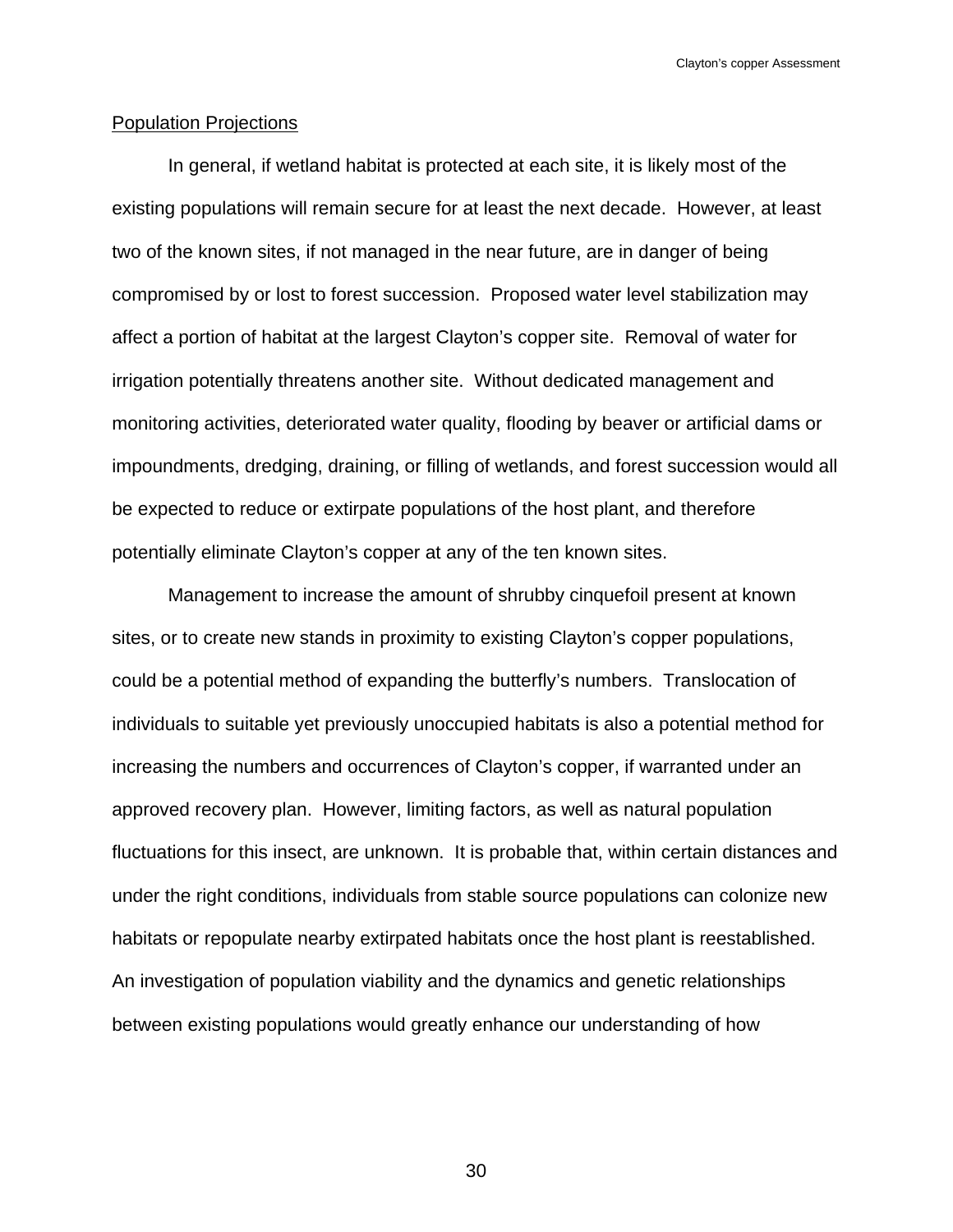Clayton's copper is distributed, its potential for natural population expansion, or its risk of extinction.

# Limiting Factors

 Clayton's copper is an obligate larval feeder. Its only known host plant is the shrubby cinquefoil. Threats to the butterfly must also include any threats to its host plant. In addition to pollutants (ie. chemical spills, agricultural runoff, etc.) that might threaten water quality and affect all species, Clayton's copper is vulnerable to activities that alter the water level and eliminate its host plant. Flooding of cinquefoil stands by beaver, artificial impoundment, or other events during the egg, larval, or pupal stages could potentially drown individuals and reduce or eliminate Clayton's copper from a site. Aerial insecticide spraying (i.e. for gypsy moth or spruce budworm) could also directly harm this species. Although collecting is not known to have been an issue, illegal poaching could pose a threat should a demand for specimens arise.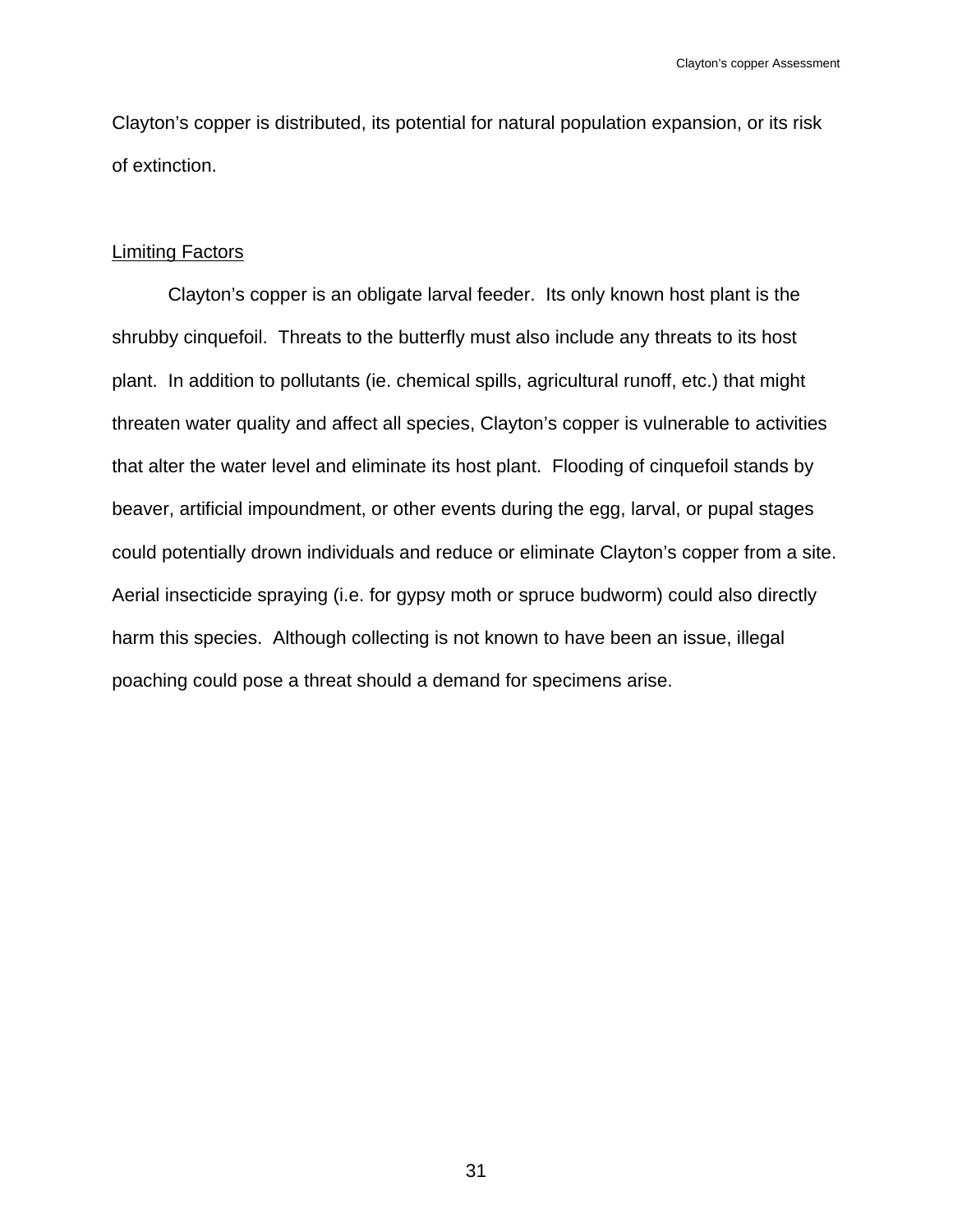# **USE AND DEMAND ASSESSMENT**

 Prior to its listing as a state-endangered species in 1997, Clayton's copper — like most rare invertebrate species — had largely gone unnoticed by the general public. Until the mid 1980s, when the butterfly's rarity and potential threats to its habitat were recognized by state and federal wildlife agencies, only a handful of amateur lepidopterists who pursued the butterfly for study and their personal collections likely even knew the subspecies existed. Today, even with its endangered species status, Clayton's copper is still unknown to most of Maine's citizens due to its extreme rarity and localized distribution.

 Public outreach to increase the awareness and appreciation of Clayton's copper could increase the use and demand for this rare butterfly from a larger segment of the public. An estimated 91% of Maine's adult citizens engaged in some nonconsumptive use of wildlife and expended more than \$50 million in 1988 (Boyle *et al.* 1990). As the popularity of photography and nature study and appreciation grows, and as awareness of the diversity of Maine's wildlife resources grows, the demand for observational and photographic use of rare species, such as endangered or threatened invertebrates, will increase. As interest in these species intensifies, there will likely be increased public demand for interpretive and educational materials to explain and justify species and habitat protection measures. Moderate increases in recreational activity in wetlands will unlikely influence rare invertebrates. Recreational experience of some boaters and anglers will be heightened simply by knowing the Clayton's copper coexists in the same wetlands.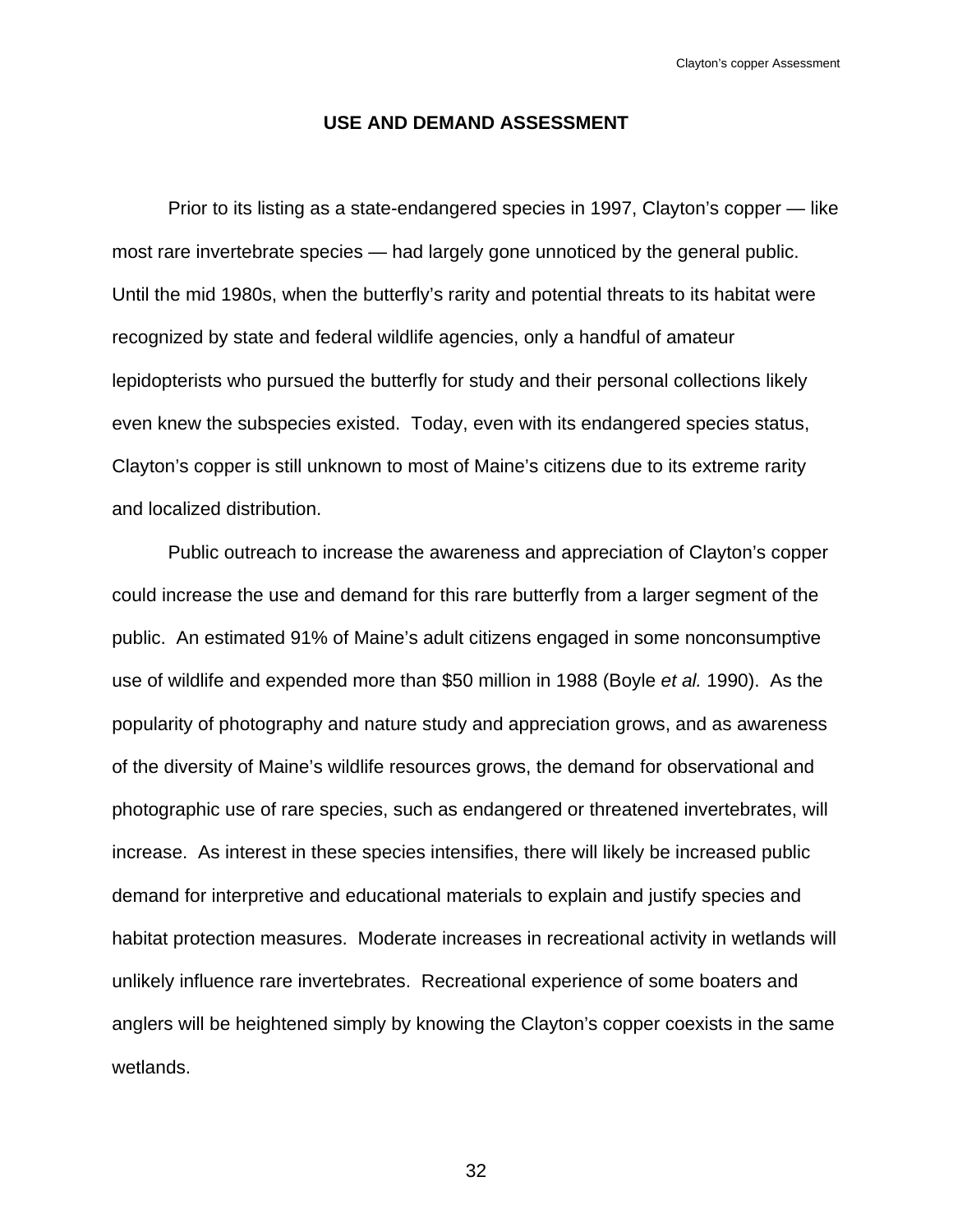Increasing numbers of U.S. citizens desire preservation of the greatest diversity of species possible, at state, national, and global levels (Kellert 1980). These desires are based on increasing public perception of scientific, utilitarian, and cultural values of biological diversity, as well as ethical arguments for preserving plant and animal species that are endangered by the actions of human society. At the state level, public support for preserving biodiversity in Maine is growing and is reflected in strong state legislation to protect endangered and threatened wildlife and their habitats. Regardless of the appeal and familiarity of an individual species, public demand for the conservation of rare species, especially those listed as endangered or threatened, is unequivocally mandated in the preamble to the Maine Endangered Species Act of 1975:

"The Legislature finds that various species of fish or wildlife have been and are in danger of being rendered extinct within the State of Maine, and that these species are of aesthetic, ecological, educational, historical, recreational, and scientific value to the people of the State. The Legislature, therefore, declares that it is the policy of the State to conserve, by according such protection as is necessary to maintain and enhance their numbers, all species of fish or wildlife found in the State, as well as the ecosystems upon which they depend."

As such, MDIFW is committed to preserving the diversity of all wildlife in the state and is entrusted with the preservation of Maine's natural heritage for future generations. This responsibility is manifested by an increasing commitment to management and research programs that protect and enhance endangered and threatened species of all taxa. The protection and ecological understanding of inconspicuous species, such as Clayton's copper, are vital to proper ecosystem management and to the preservation of Maine's natural heritage. The Clayton's copper butterfly contributes to the biological diversity of our state, and its presence adds to the ecological value of Maine's wetlands.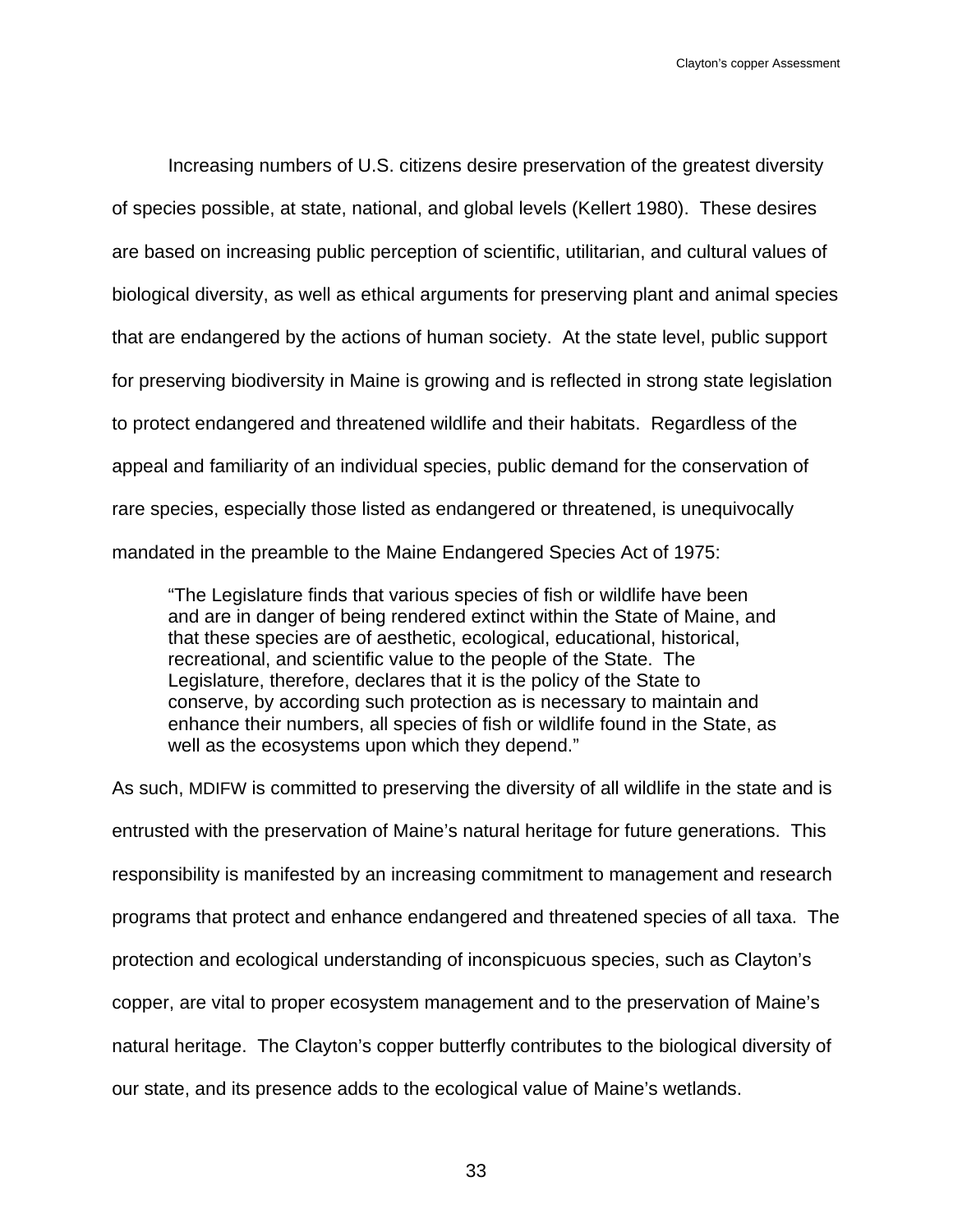### **SUMMARY AND CONCLUSIONS**

 Clayton's copper (*Lycaena dorcas claytoni*) is evidently a geographically restricted, disjunct subspecies, occupying a small area centered in eastern Penobscot County, Maine. It is currently known from only ten sites worldwide — nine in Maine and one in extreme western New Brunswick — and only a few of these sites support relatively large populations. This butterfly is found only in association with its single larval host plant, the shrubby cinquefoil (*Potentilla fruticosa*), an uncommon calciphile with a scattered distribution in Maine. Shrubby cinquefoil is typically found at the upland edge of calcareous wetlands, and relatively few large stands exist in the state.

 Because of its near endemic status, limited number of occurrences, and rare habitat association, the Clayton's copper was listed as endangered in Maine in 1997 and is protected by the Maine Endangered Species Act. To date, Clayton's copper has received little management attention. Many of its occurrences have not been visited for more than a decade, and the status of both habitat and butterfly at these sites is unknown. It is possible new populations may be discovered, and additional survey work is necessary to fully document the distribution and status of Clayton's copper. plant and butterfly. A proposal to rebuild a water control structure and stabilize water levels could potentially affect a portion of Maine's best Clayton's copper site. Research is needed to understand the specific habitat requirements of both Clayton's copper and shrubby cinquefoil, as well as their response to hydrological changes and management actions.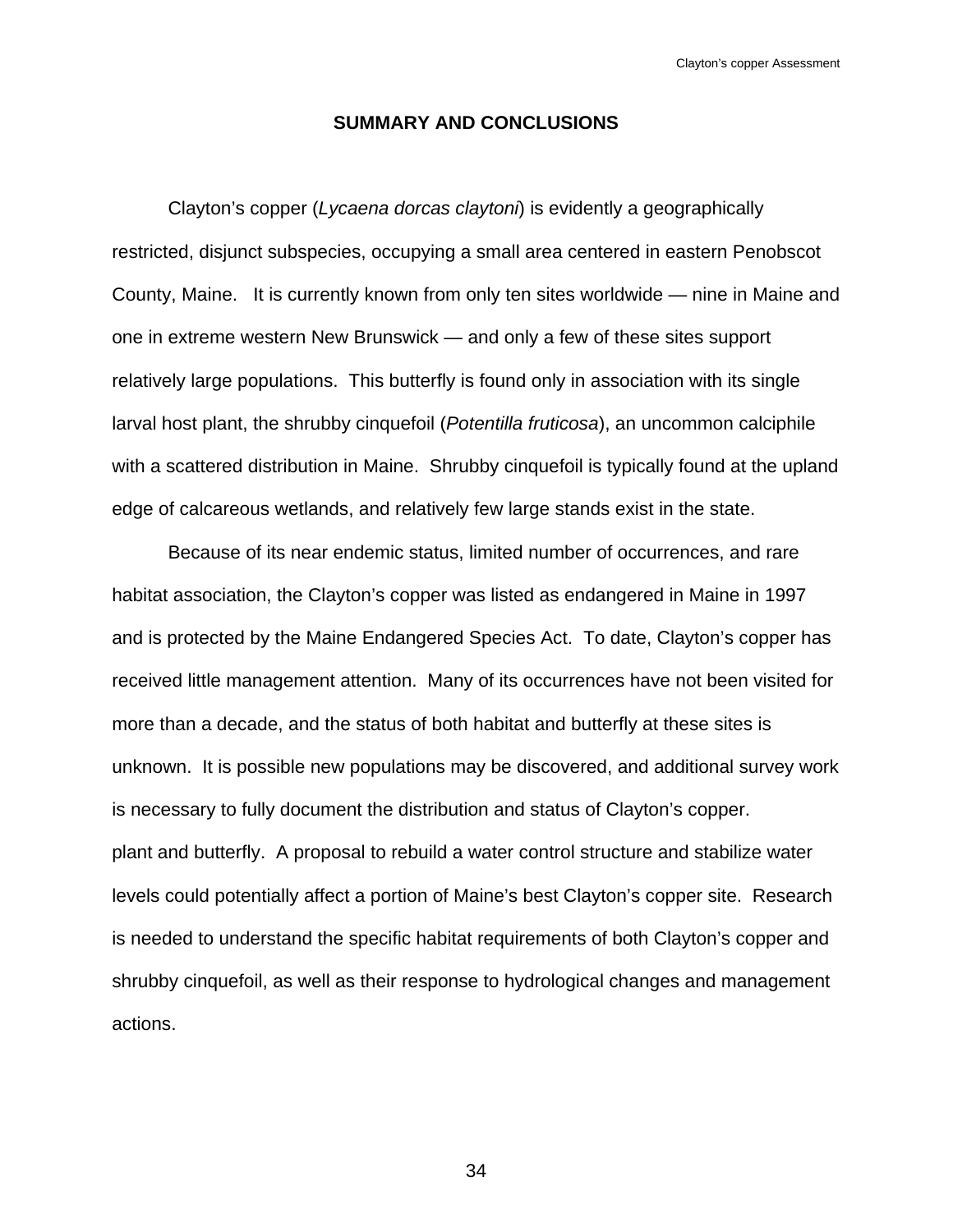The taxonomic distinctness of Clayton's copper as a subspecies needs to be clarified and documented. Likewise, basic life history information should be investigated for both butterfly and host plant. In particular, the population viability criteria, and dynamics, movements, and genetic relationships between populations of Clayton's copper need to be researched to enhance understanding of distribution, dispersal and exchange, and conservation potential. A long-term monitoring program should be developed at all known occurrences to monitor status and trends. Potential threats and limiting factors need to be identified, and management strategies to improve existing or create new habitat, as well as enhance populations, need to be investigated and implemented.

 Public outreach, particularly with landowners, about Clayton's copper is critical to ensuring support for this endangered species. Securing cooperative management agreements with landowners to protect and manage the butterfly's habitat will be essential to assure the future of Clayton's copper as part of Maine's — and the world's — natural heritage.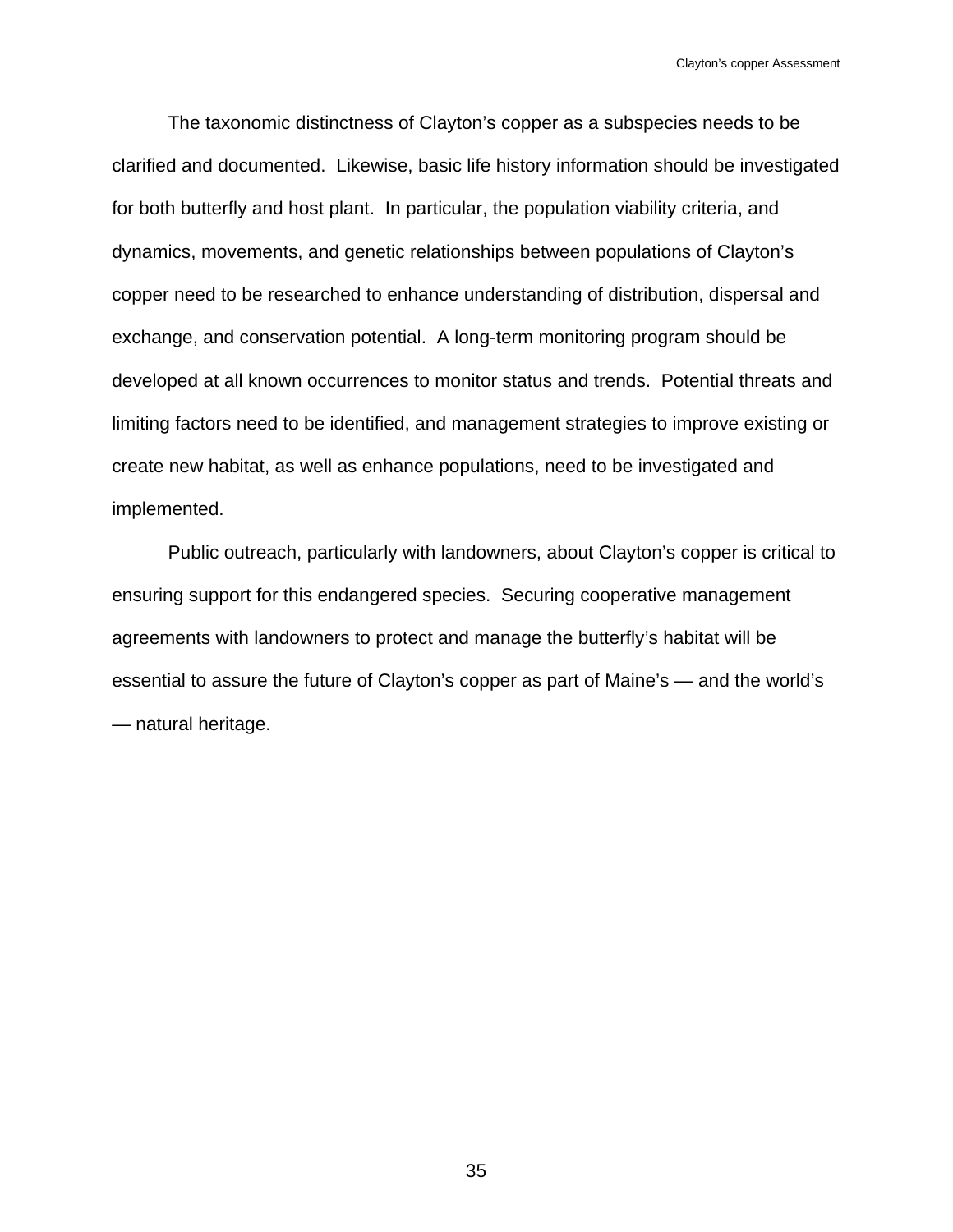# **LITERATURE CITED**

- Albright, J.J. 1991. A survey of selected rare invertebrates of Maine. Unpublished report to the Maine Department of Inland Fisheries and Wildlife, Endangered and Nongame Wildlife Fund Grant Program. 26 pp.
- \_\_\_\_\_. 1993. Status survey of *Lycaena dorcas claytoni* (Brower) Clayton's copper butterfly. Unpublished report to the Maine Natural Heritage Program, Office of Community Development. 25 pp.
- Boyle, K.J., S.D. Reiling, M. Tiesl, and M.L. Phillips. 1990. A study of the economic impact of game and non-game species on Maine's economy. Staff Paper No. 423, Dept. of Agriculture and Resource Economics, University of Maine. 119 pp.
- Brower, A.E. 1940. Descriptions of some new Macrolepidoptera from Eastern America. Bulletin of the Brooklyn Entomological Society 35:138.
- Howe, W.H. 1975. The Butterflies of North America. Doubleday and Co. Garden City, New York. 633 pp.
- Jones, J. 1986. The cumulative impacts of development in southern Maine: important wildlife habitats. Maine State Planning Office, Augusta, ME 70 pp.
- Kellert, S.R. 1980. Public attitudes towards critical wildlife and natural habitat issues. U.S. Govt. Printing Office, Wash., D.C.
- Klots, A.B. 1951. A field guide to the butterflies of North America, east of the Great Plains. Houghton Mifflin Company. Boston. 349 pp.
- Layberry, R.A., P.W. Hall, and J.D. LaFontaine. 1998. The butterflies of Canada. University of Toronto Press. Toronto. 280pp.
- McMahon, J.S., G.L. Jacobson, Jr., and F. Hyland. 1990. An atlas of the native woody plants of Maine: a revision of the Hyland maps. Maine Agr. Exp. Sta. Tech. Bull. 830. Univ. of Maine. Orono, Maine. 260 pp.
- NatureServe: An online encyclopedia of life. 2000. Version 1.1. Arlington, VA, USA: Association for Biodiversity Information. Available: http://www.natureserve.org/.
- Opler, P.A. and G.O. Krizek. 1984. Butterflies east of the great plains. John Hopkins University Press. Baltimore. 294 pp.
- and V. Malikul. 1992. A field guide to eastern butterflies. Peterson Field Guide Series. Houghton Mifflin Company. Boston. 396 pp.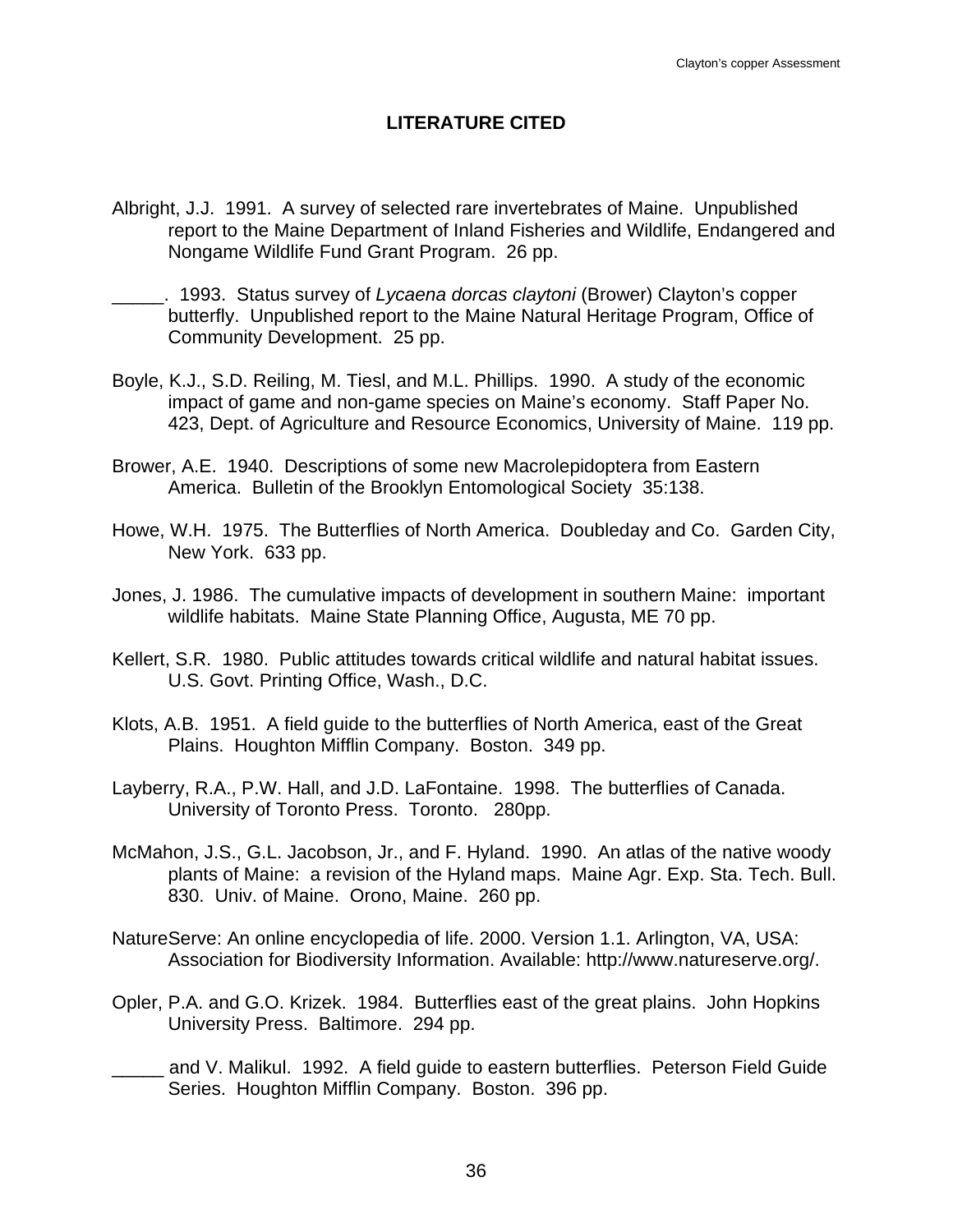- Opler, P.A., H. Pavulaan, and R. Stanford (coordinators). 1995. Butterflies of North America. Jamestown, ND : Northern Prairie Wildlife Research Center Home Page. http://www.npwrc.usgs.gov/resource/distr/lepid/bflyusa/bflyusa.htm (Version 17AUG2000).
- Rooney, S.C. and J.E. Weber. 1994. Botanical assessment of vegetation changes following proposed dam reconstruction at Dwinal Flowage. Unpublished report to Maine Department of Inland Fisheries and Wildlife.
- Scott, J.A. 1986. The butterflies of North America. Stanford University Press. Stanford, California. 583 pp.
- Stevens, K.C. and B.N. Burgason. 1996. Management Plan for Dwinal Pond Wildlife Management Area *in* Planning for Maine's Inland Fish and Wildlife 1996-2001. Vol.1 Wildlife, Part 4.4: p1454-1505. Maine Department of Inland Fisheries and Wildlife, Augusta, ME.
- Thomas, A.W. 1991. Life across the border. Journal of the Lepidopterists' Society. 45(2):180.
- Tiesl, M.F. and K.J. Boyle. 1998. The economic impacts of hunting, inland fishing, and wildlife-associated recreation in Maine. Staff Paper No. 479, Department of Resource Economics and Policy, University of Maine. 7pp.
- Widoff, L. 1988. Maine Wetlands Conservation Plan. Maine State Planning Office, Augusta, ME. 91 pp.
- Wisconsin Department of Natural Resources World Wide Web site. Available: http://www.dnr.state.wi.us/.